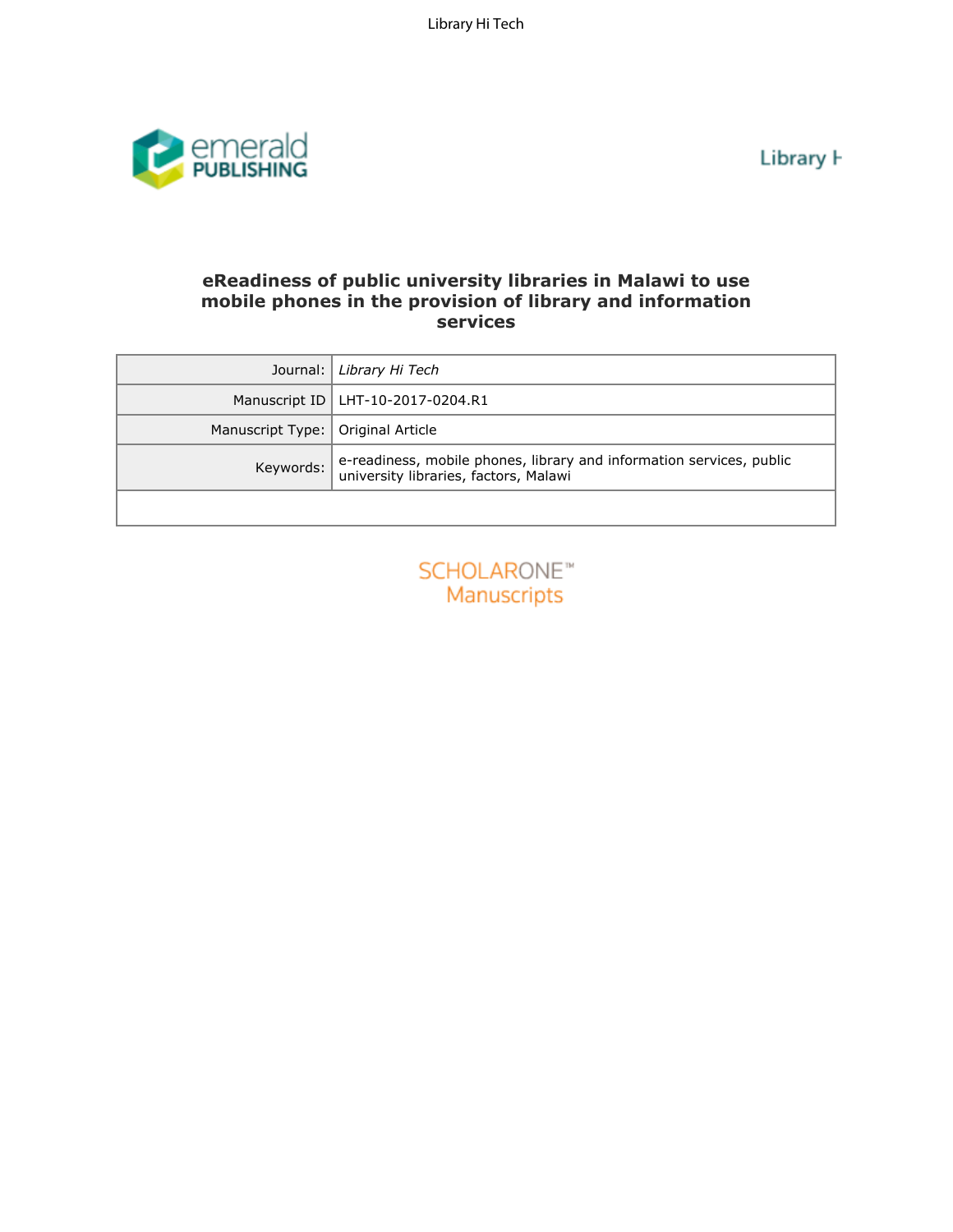# **eReadiness of Public University Libraries in Malawi to Use Mobile Phones in the Provision of Library and Information Services**

# **Introduction**

Lou (2010) defines eReadiness as the ability of a country, enterprise or organisational unit to be prepared, willing to adopt, use and benefit from e-innovations such as e-business, eprocurement, and e-learning, among others. In other words, eReadiness refers to the extent to which a society, country or an organisation is prepared to partake competitively in the digital age. Such an eReady society, country or organisation will have in place an enabling ICT infrastructure (mobile, WiFi and broadband Internet connectivity), human capacity, relevant policy and regulatory framework, and a conducive business environment (Mutula and van Brakel, 2006). The proliferation of mobile phones the world over, has particularly made these tools important determinants of eReadiness of societies, countries or organisations in the digital dispensation. A country, society or organisation that is e-ready is bound to register greater usage of ICTs. On the contrary, uptake of ICTs would diminish in an environment in which these indicators are lacking.

ramework, and a conductive business environment<br>feration of mobile phones the world over, has<br>mants of eReadiness of societies, countries<br>country, society or organisation that is e-rea<br>Dn the contrary, uptake of ICTs would University libraries are increasingly offering their services through a number of mobile phone applications (Luo, 2014) and also creating webpages that are accessed through mobile phones (Bridges et al., 2010; Wilson and McCarthy, 2010). In the context of Malawi, no studies on the use of mobile phone to provide library and information services are available. From the broader African perspective, a few university libraries have adopted the use of mobile phones in libraries, and libraries that are using mobile phones use them mainly for SMS text messaging (Anbu and Mavuso, 2012; Sekyere, 2011). A study conducted by Sekyere (2011) involving 79 academic libraries in ten West African countries found that none of the libraries surveyed used mobile phones in service delivery. However, a recent study conducted by Baro et al. (2014) covering 36 Nigerian University libraries found that less than half of the libraries used mobile phone SMS for reference services. A pilot SMS project conducted by Anbu and Mavuso (2012) at the University of Swaziland revealed that SMS was used successfully to market library services.

Public university libraries in Malawi are under-resourced especially with regard to ICT infrastructure such as computers (Chaputula, 2012; Bates et al., 2011). In addition, libraries open for limited hours most of the days because of limited human capacity. Moreover, most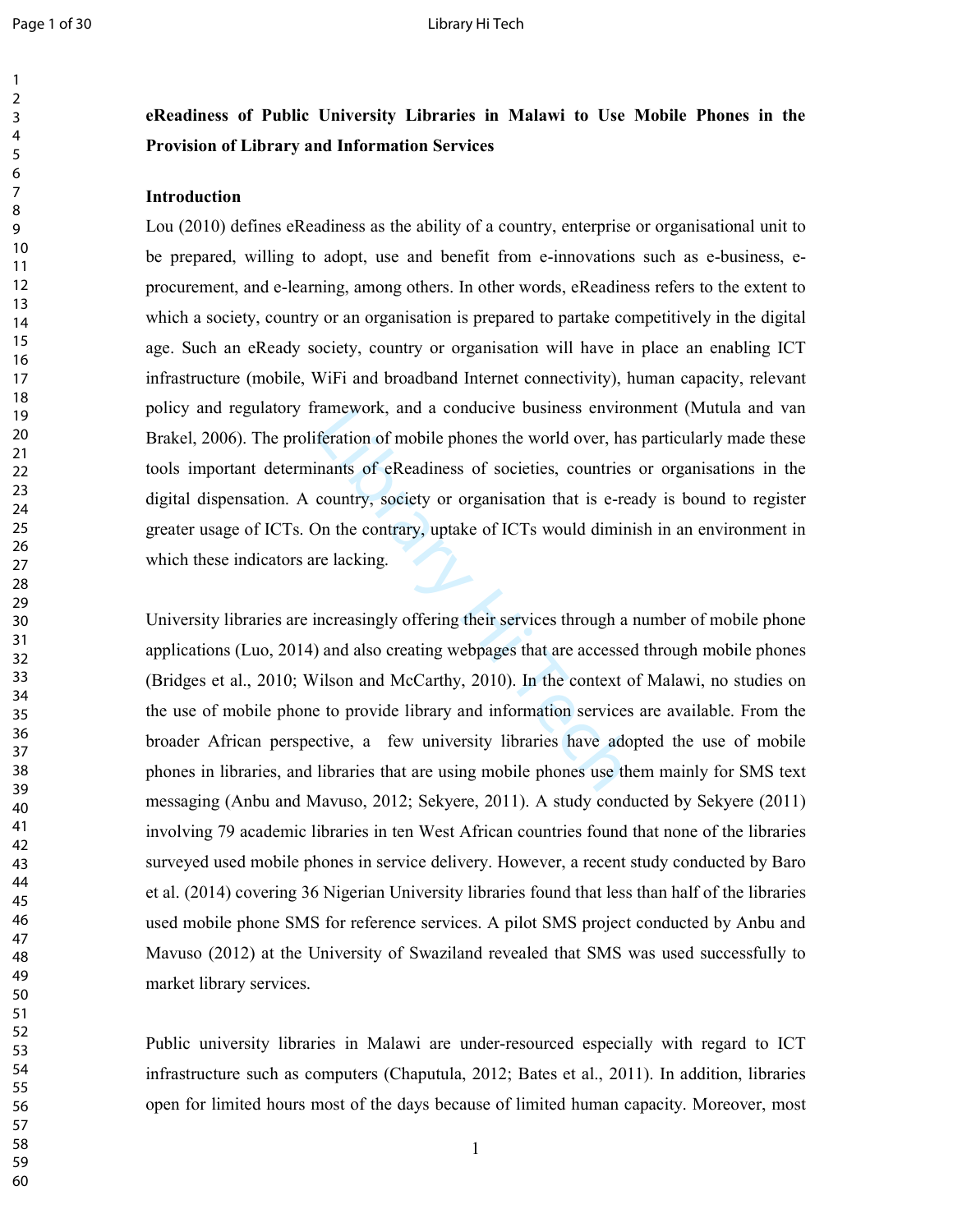students stay off-campus (Official student enrolment statistics, February, 2015) and have limited access to the library most of the time. This is exacerbated by the fact that the library collections are in limited supply (Mapulanga, 2011).

The use of mobile phones to provide library and information services in Malawi has the potential to enhance access to library resources beyond the normal opening hours hence can assist to overcome the obstacles of time and space (Malik and Mahmood, 2013), and bring convenience to library users (Ballard and Blaine, 2013). This would also help provide access to e-resources by those who do not have access to institutional computer facilities thereby assist to erase the challenge of PC shortage which is common in many libraries of developing countries (Palumbo, 2014).

4).<br>
westigated the eReadiness of public university<br>
provide library and information services.<br>
g resarch questions: (1) What is the e-read<br>
Malawi in relation to ICT infrastructure<br>
ough mobile phones? (2) To what extent This study, therefore, investigated the eReadiness of public university libraries in Malawi to use mobile phones to provide library and information services. The study specifically addressed the following resarch questions: (1) What is the e-readiness status of public university libraries in Malawi in relation to ICT infrastructure to deliver library and information services through mobile phones? (2) To what extent do public university libraries in Malawi have the requisite human resources to enable them deliver library and information services through mobile phones? (3) How well are public university libraries in Malawi eready in terms of policy to deliver library and information services through mobile phones? (4) What are the attitudes of library staff and students towards the potential use of mobile phones in providing and accessing library and information services? (5) Which possible factors influence the adoption and use of mobile phones by library staff and students respectively in providing and accessing library and information services? It is expected that the outcome from the study would pave the way for policy, practical and managerial interventions in areas of infrastructure development, capacity building, awareness creation, institutional framework and budgetary support to prepare the ground for using mobile phones to provide library and information services in public university libraries in Malawi.

# **Literature Review**

Literature reviewed in this section focusses on the level of preparedness of public university libraries in Malawi in terms of ICT infrastructure, policy framework and human capacity for the adoption and use of mobile phones in providing library and information services. These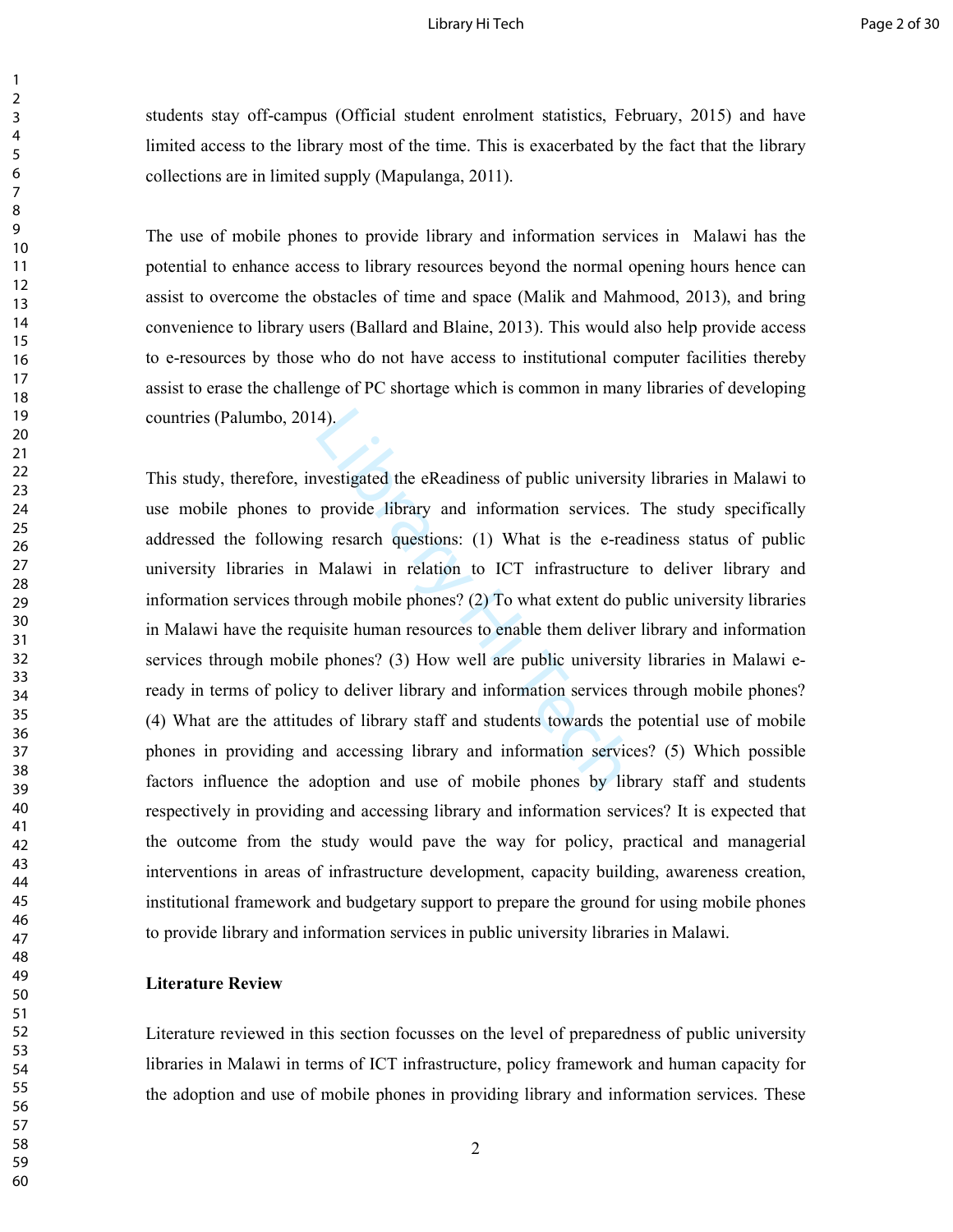# Page 3 of 30 Library Hi Tech

issues deal with the eReadiness status of the libraries. Literature relating to attitudes of library staff and students to the use of mobile phones in the delivery of library services is also reviewed.

### *E-readiness Status of Public University Libraries in Relation to ICT Infrastructure*

ecommunications network. Whilst students m<br>to access SMS and Internet-based services c<br>video streaming as provided at the Oriental 1<br>an (Wang et al., 2012) may prove very c<br>Fi connection, which can be accessed whilst s<br>nis ICT infrastructure is vital in determining the e-readiness status of a library with regard to the offering of library and information services. A number of studies (Li, 2013; Wang et al., 2012; Bridges et al., 2010) have shown that libraries are making use of mobile internet, SMS and MMS in the delivery of both user and reference services. The successful implementation of such services require computer hardware and software, campus networking equipment, and a robust mobile telecommunications network. Whilst students may use service provider mobile network service to access SMS and Internet-based services on their mobile devices, other services such as video streaming as provided at the Oriental Institute of Technology (OIT) Library in Taiwan (Wang et al., 2012) may prove very costly on this platform. University provided WiFi connection, which can be accessed whilst students are on campus, may help to overcome this challenge. A university may, therefore, have to invest in such type of infrastructure to promote mobile phone access to such services. Although the university managed ICT infrastructure is of primary importance in deciding whether a library is ready or not to offer library services through use of mobile phones, the external or national mobile telecommunications infrastructure is equally important. This is because in deciding whether or not to commence offering of such services, a library would be interested to know whether its clients (in this case students) would be able to access the services offered. A mobile telecommunications network that has broader coverage, performs reliably, is easy to connect to, offers high speed internet access, and has broader service offering is, therefore, desirable. A library will also be interested to know if its clients have the requisite skills to access the services on offer before making a decision on whether or not to offer its services through the use of mobile phones.

## *E-readiness Status of Public University Libraries in Relation to Human Resources*

Human resource is another important element for determining the e-readiness status of libraries with respect to the delivery of services through the use of mobile phones. Lessons learnt from projects aimed at offering library and information services through mobile phone undertaken at both Ryerson University Library (Wilson and McCarthy, 2010) and Oregon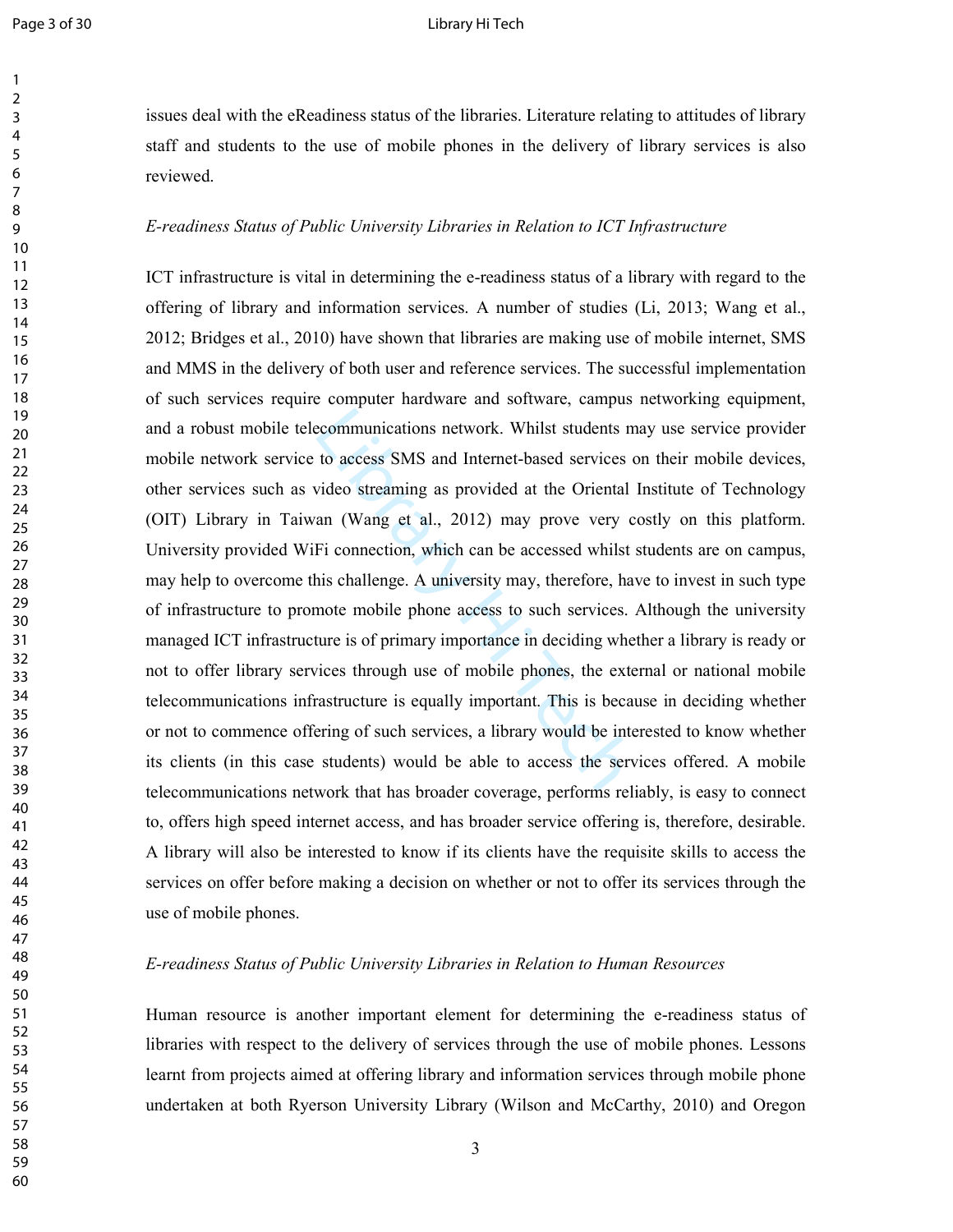## Library Hi Tech **Page 4 of 30**

State University Library (Bridges et al., 2010) indicate that joint teams of experts that included professional librarians and ICT personnel worked together in overseeing the successful implementation of such projects. The role of librarians was to plan and oversee the implementation of the whole project in terms of determining the content to be displayed on the mobile websites, soliciting views of users in terms of content and services to include on mobile website, and assessment of use after project implementation. The role of the ICT team was to offer technical support in terms of building the website and managing it. It can, therefore, be seen that the presence of various individuals with different types of expertise played a critical role in the successful implementation of such projects.

The in the institutions surveyed reveated that the ment both in the library and the ICT departm<br>ff is adequate to enable them succesfully m<br>services through mobile phones. It is also fisary skills to enable them succesfull A preliminary study done in the institutions surveyed revealed that they possess the requisite human resource complement both in the library and the ICT departments. However, it is not known whether the staff is adequate to enable them succesfully manage the provision of library and information services through mobile phones. It is also feared that the available staff may lack the necessary skills to enable them succesfully manage the delivery of library and information services through mobile phones. This study will, therefore, help expose the magnitude of the existing challenges, and offer possible solutions to those challenges.

# *E-readiness Status of Public University Libraries in Relation to Availability of Policy*

Policy is equally important in project implementation. Evans et al. (2000) define policy as a statement intended to guide and channel staff thinking in making decisions. Policies may also be looked at as rules or instructions that are intended to facilitate decision making (Stueart and Moran, 2002). Policies are advantageous in that they help in ensuring consistency in decision making, particularly in an environment whereby several decision makers exist. However, the downside of policies is that they are limiting in that they do not give much room for the decision maker to operate in as the decision making process is bound by the policy.

Several types of policies exist. These include originated, appealed, implied and imposed policies (Stueart and Moran, 2002; Evans et al., 2000). An originated policy is one that is developed to guide the general operations of an organisation. This sort of policy is internally influenced as it is initiated by top management, and is meant to guide the operations of the organisation as it strives to achieve its objectives. An appealed policy is another kind of policy that mainly arises from a situation where there is no policy. This sort of policy is,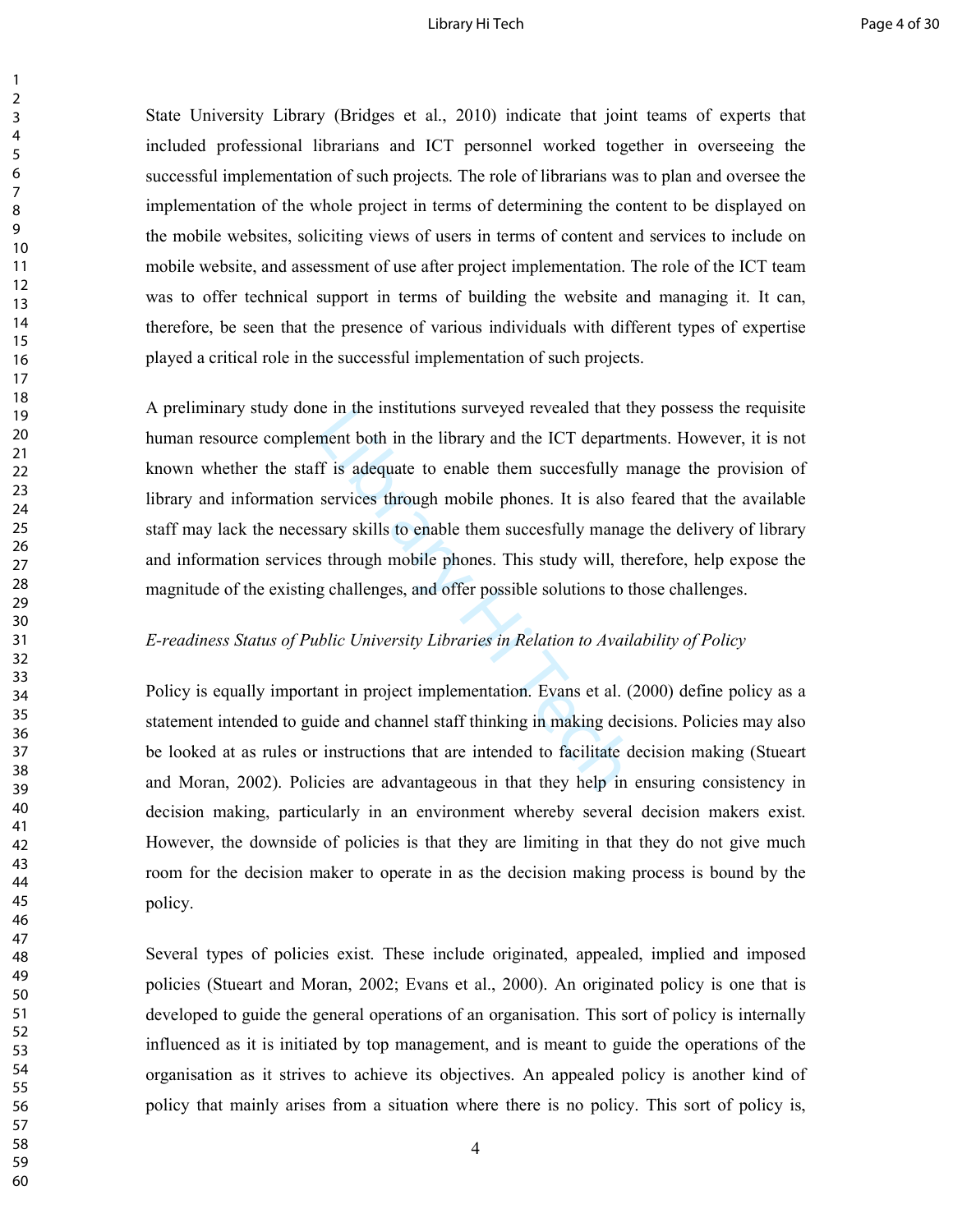## Page 5 of 30 Library Hi Tech

therefore, formulated in response to appeals from those affected by the lack of policy to sort out challenges that may have come about due to the absence of the policy. Implied policy is yet another type of policy that exists in an organisation. This type of policy is mainly unwritten hence informal, and arises from the actions that people see about them hence believe to constitute policy. The final type of existing policy is what is called an imposed policy which normally comes from outside entities which an organisation must work with. These entities include companies, donor agencies, and government, among others.

by and information services unough the use<br>overn the allocation of financial resources coto<br>to offer services through mobile phones is<br>sources to the library to enable it carry out its<br>build be negatively affected if resou Policies, as already discussed, play a crucial role in the operations and activities of a library organisation and are important in determining the e-readiness status of a library with regard to the offering of library and information services through the use of mobile phones. For instance, policies that govern the allocation of financial resources could positively impact on the a library's ability to offer services through mobile phones if such policies favour allocation of adequate resources to the library to enable it carry out its activities. On the other hand, such activities could be negatively affected if resources are inadequate. Similarly, policies on human resource recruitment and training could either negatively or positively impact on the e-readiness status of the library to offer services through mobile phones as this could affect the availability of well-trained human resources to manage the project. Policies pursued by external entities such as publishers, donor agencies and government could equally have both a positive and negative impact on a library's ability to offer services through the use of mobile phones. For instance, a library's ability to offer services though mobile phones could be affected if publishers formulated policies that restricted access to e-resources. This could particularly be a major limiting factor if e-resources were the main resource users wished to access on the mobile phone platform. Furthermore, favourable or unfavourable government policies on mobile telecommunications, recruitment and training, particularly to subvented organisations or even funding could also greatly affect a library's ability to offer services through mobile phones.

Malawi launched the national ICT policy in 2013. This development would likely assist in the implementation of ICT projects including library and information services through mobile phones. However, most of the institutions surveyed seem not to have operational ICT policies a development that could negatively impact the management of library and information services through mobile phones as the service may lack a framework for regulation.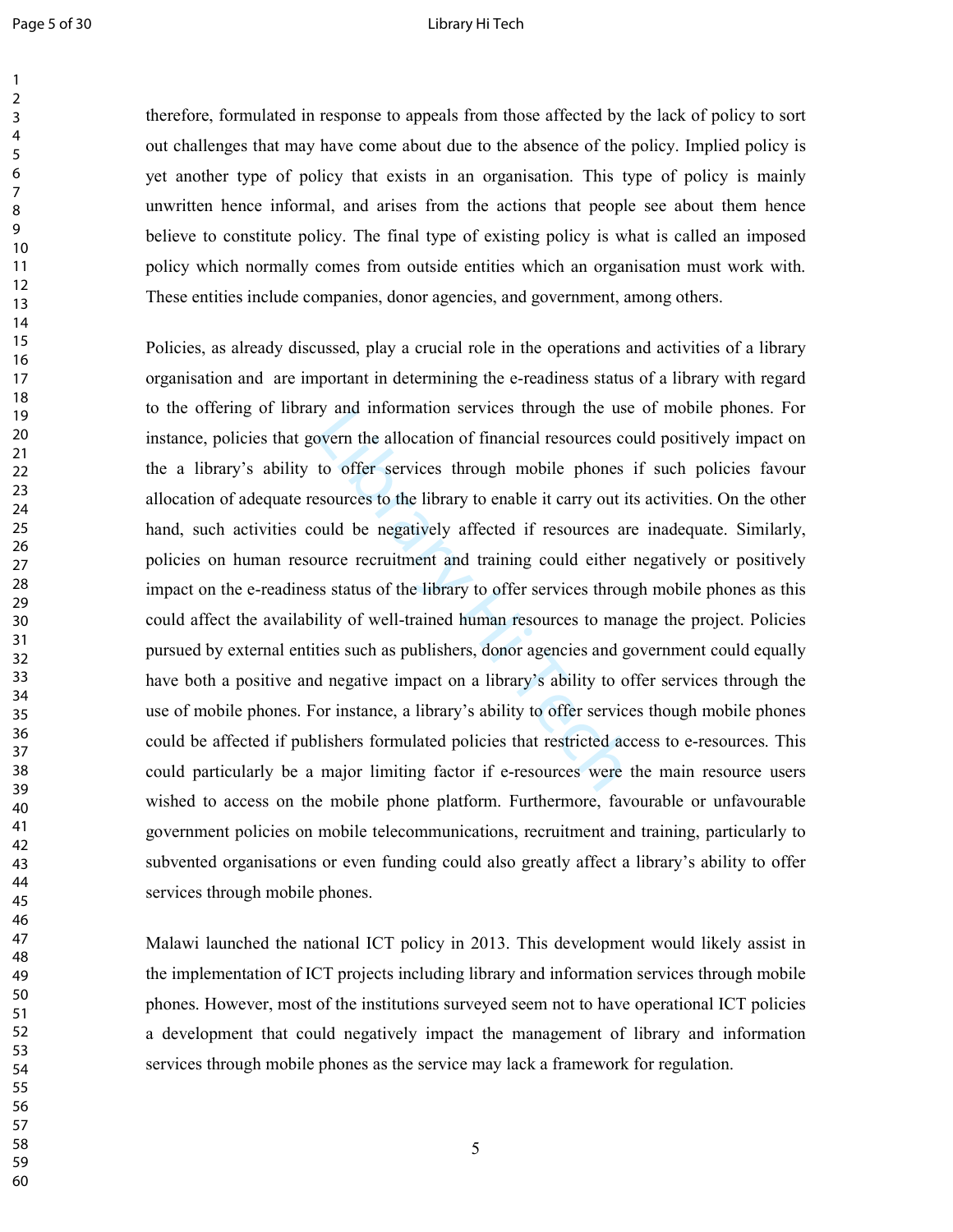# **Theoretical framework**

This study was underpinned by two main theories: The Unified Theory of Acceptance and Use of Technology (UTAUT) and the Technology-Organisation-Environment (TOE) framework.

# *The Unified Theory of Acceptance and Use of Technology (UTAUT)*

UTAUT is a model that is often used in Information and Communications Technologies (ICT) related studies. The model was developed and validated by venkatesh et al. (2003) through the review, mapping and integration of eight dominant theories and models that originated from different theoretical disciplines such as psychology, sociology and information systems (Williams et al., 2012; Kijsanayotin et al., 2009).

illiams et al., 2012; Kijsanayotin et al., 2009).<br>
1 on the basis that constructs of existing th<br>
logical to map and integrate them to create a<br>
The model identifies four key drivers of the a<br>
expectancy (PE), effort expec UTAUT was developed on the basis that constructs of existing theories were similar in nature, therefore, it was logical to map and integrate them to create a unified theoretical basis (Venkatesh et al. 2003). The model identifies four key drivers of the adoption of information systems: performance expectancy (PE), effort expectancy (EE), social influence (SI) and facilitating conditions (FC) (Martin and Herrero, 2012). The model centres on two key issues namely behavioural intention (BI) and actual usage (AU). PE, EE and SI influence BI which in turn influences AU. Empirical studies have shown that FC, on the other hand, does not have any influences on BI but directly influences AU (Venkatesh et al. 2003). Besides the four main constructs of the model (PE, EE, SI and FC), UTAUT identifies the moderating effect of four other factors such as gender, age, experience and voluntariness of usage (Keong et al., 2012).

The strength of the UTAUT model lies in the fact that it was founded on so many models and thus providing the researcher with a broader view of all existing models. Moreover, UTAUT is a much stronger model as it accounts for an explanatory power of up to 70% unlike the other previous models that account for only between 17 and 53% of the variance in use intentions (Venkatesh et al., 2003). UTAUT has its own weaknesses too. Scholars such as Straub and Burton-Jones (2007) have claimed that the ten constructs of UTAUT are not parsimonious. In spite of this weakness, use of UTAUT in this study is justified on the basis that its strengths far outweigh its weaknesses. Besides, the model has been used in other related studies such as the study of the adoption of mobile devices (Carlsson et al., 2006), the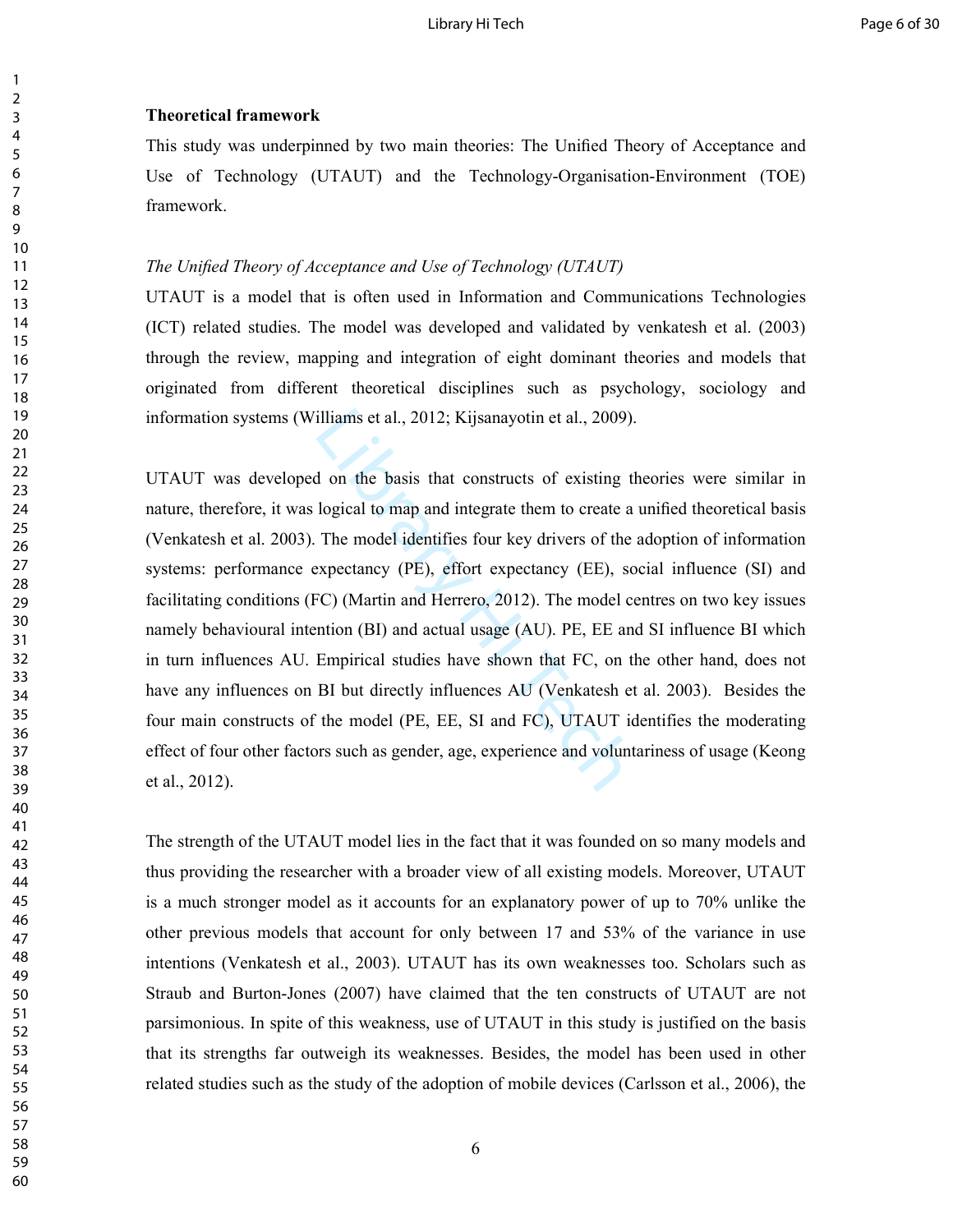### Page 7 of 30 Library Hi Tech

use of 'near field communication' (NFC) adoption of mobile phone service (Chen and Chang, 2013), and the use of mobile internet (Wang and Wang, 2010).

# **Technology-Organisation-Environment (TOE) framework**

o other factors in the DOI theory such as inno<br>
em, and that Tornatzky and Fleischer only ad-<br>
ntext. This argument is made on the basis the<br>
ological and organisational factors are largel<br>
ext<br>
ext<br>
xt includes all of the TOE is an organisational level theory that was introduced by Tornatzky and Fleischer in 1990 (Baker, 2012; Oliveira and Martins, 2011). TOE framework posits that technological adoption in an organisation is mainly driven by technological, organisational and environmental factors. Some scholars (Yang et al., 2015; Hsu et al., 2014; Ramdani et al., 2013) postulate that the TOE framework is grounded in Rogers' DOI theory. Hsu et al. (2014), specifically, argue that both the technological and organisational factors in the TOE framework are similar to other factors in the DOI theory such as innovation, communication channels and social system, and that Tornatzky and Fleischer only added the new component of the environmental context. This argument is made on the basis that most of the elements that make up the technological and organisational factors are largely drawn from the DOI theory.

# *The Technological Context*

The technological context includes all of the technologies that are relevant to the firm (Baker, 2012). They include technologies that are already in use at the firm as well as those not currently deployed but are available in the marketplace hence capable of being used in future. According to Collins et al. (1988), a firm's existing technologies are important in that they set a broad limit on the scope and pace of technological change that a firm can undertake. On the other hand, innovations that exist but are not yet in use at the firm are equally important because they influence innovation in two main ways. Firstly, they demarcate the limits of what is possible; and secondly, they show firms ways or means through which technology can enable them to evolve and or indeed adapt to changes taking place. Some of the notable elements that comprise the technological context include compatibility, relative advantage, ease of use, cost and trialability (Al-Somali, 2015). All these elements are derived from the component of innovation of the DOI theory.

*Organisational Context*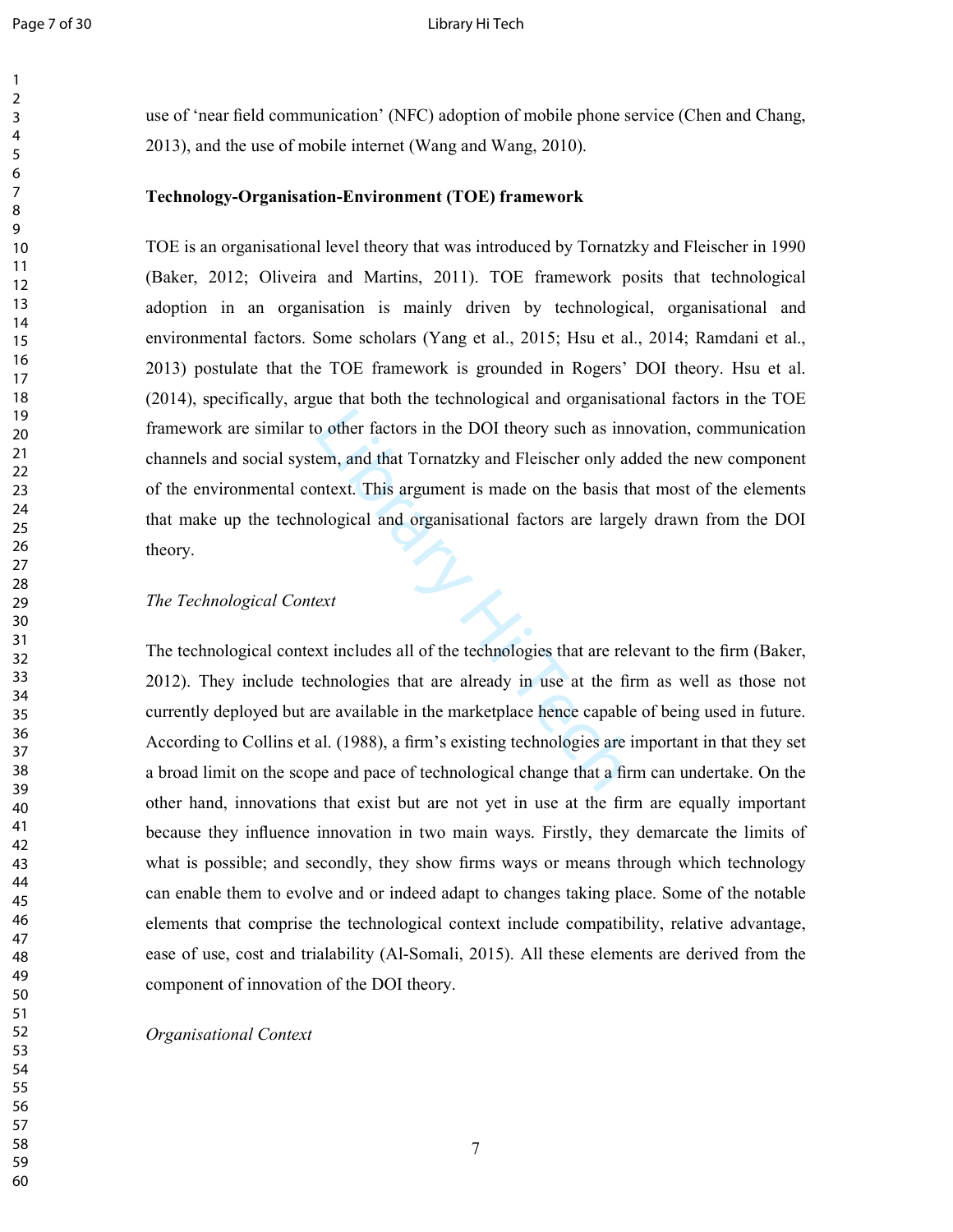#### Library Hi Tech Page 8 of 30

Organisational context addresses the traits and characteristics of the organisation that influences innovation adoption decisions (Hsu et al., 2014). Ramdani et al. (2013) have identified top management support, organisational readiness, experience and size as some of the critical organisational factors that influence technological adoption. Baker (2012), whilst highlighting the same issues raised by Ramdani et al, has added intra-firm communication processes and the amount of slack resources available to the firm as being equally important.

# *The Environmental Context*

ion in various ways. With regard to the struct<br>e business partners and clients tend to have a<br>ogies an organisation adopts. In case of the<br>e forced to adopt technologies such as the u<br>information services to properly serve Baker (2012) defines environmental context as the structure of the industry, the presence or absence of technology service providers, and the regulatory environment. All of these factors affect technology adoption in various ways. With regard to the structure of the industry, two main players that include business partners and clients tend to have a great influence in terms of what type of technologies an organisation adopts. In case of the library and information field, a library could be forced to adopt technologies such as the use of mobile phones in providing library and information services to properly serve the information needs of its clients. This could be done either in response to the changing information seeking patterns of its clients or based on demand. Again, a library could be forced to adopt certain technologies with the aim of keeping pace with other players in the same field. This is what DiMaggio and Powel (1983) have described as mimetic pressure, which is defined as the influences of structurally equivalent organisations that have initiated an innovation successfully.

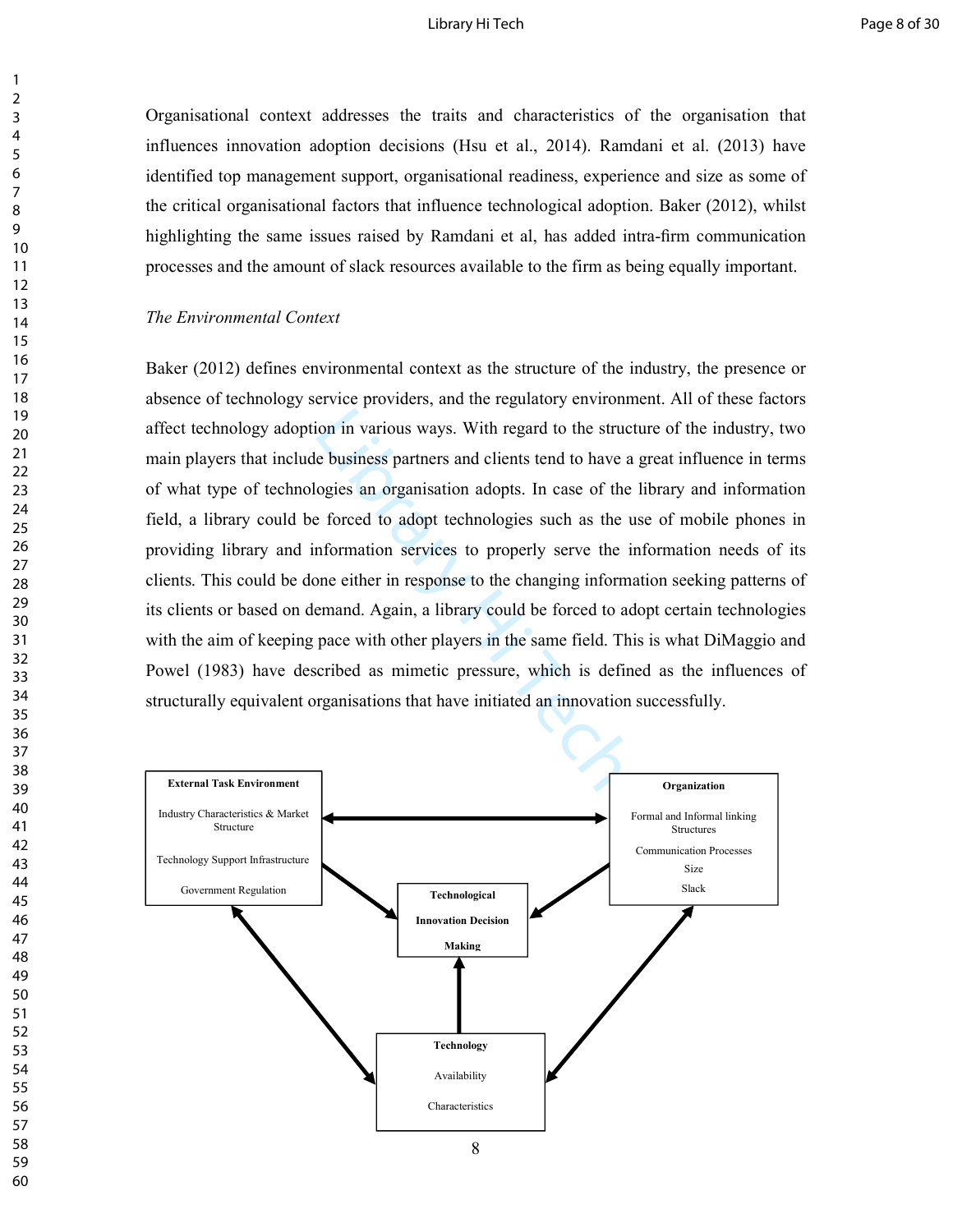## Page 9 of 30 Library Hi Tech

# **Figure 1: The Technology – Organisation – Environment (TOE) Framework (Source: Baker, 2012)**

# *Justification for use of the TOE framework in this study*

The TOE framework was chosen for use in this study for two main reasons. Firstly, it is flexible and adaptable in various contexts. Zhu  $\&$  Kraemer (2005) observe that the TOE framework is a generic theory that only suggests different sources of influence without specifying the variables in each context unlike most of the other theories and models. This enables researchers to choose different technological, organisational and environmental factors for different innovations. Secondly, the model has been used in other related studies such as the study of e-business/e-commerce adoption (Awiagah et al., 2016); adoption of cloud computing (Hsu et al., 2014); and e-readiness at firm level (Aboelmaged, 2014).

#### **Methodology**

business/e-commerce adoption (Awiagah et tal., 2014); and e-readiness at firm level (Abo<br>a multi-case study design. Malawi has four p<br>a multi-case study design. Malawi has four p<br>falawi (UNIMA), Mzuzu University (MZUN:<br>ral This study made use of a multi-case study design. Malawi has four public universities. They include University of Malawi (UNIMA), Mzuzu University (MZUNI), Lilongwe University of Agriculture and Natural Resources (LUANAR), and the Malawi University of Science and Technology (MUST). UNIMA has four constituent colleges namely Chancellor College (CHANCO), Kamuzu College of Nursing (KCN), The Polytechnic, and College of Medicine (COM) whilst the other universities only have one campus. Although potentially seven study institutions existed, this research covered only five of them: MZUNI, LUANAR, The Polytechnic, COM and KCN. Libraries selected for this study are affiliated to older and wellestablished institutions except MUST which was established in 2013, and did not have students in third, fourth and fifth years at the time of data collection. CHANCO was not included in the study despite being older and well established because permission was not secured to access the respondents. The combined student population in the institutions studied exceed 10,000. The case study was deemed appropriate for this study because it enabled the researcher to examine the phenomena under investigation in-depth individually in the five institutions, and also draw conclusions collectively across the study sites.

Self-completed questionnaires were administered to a sample of 370 students in years 3, 4, 5 and postgraduates drawn using a sampling table provided by Israel (2013). A decision to limit the study to these categories of students was made because they are involved in more intensive research activities hence capable of using their mobile phones for a wider range of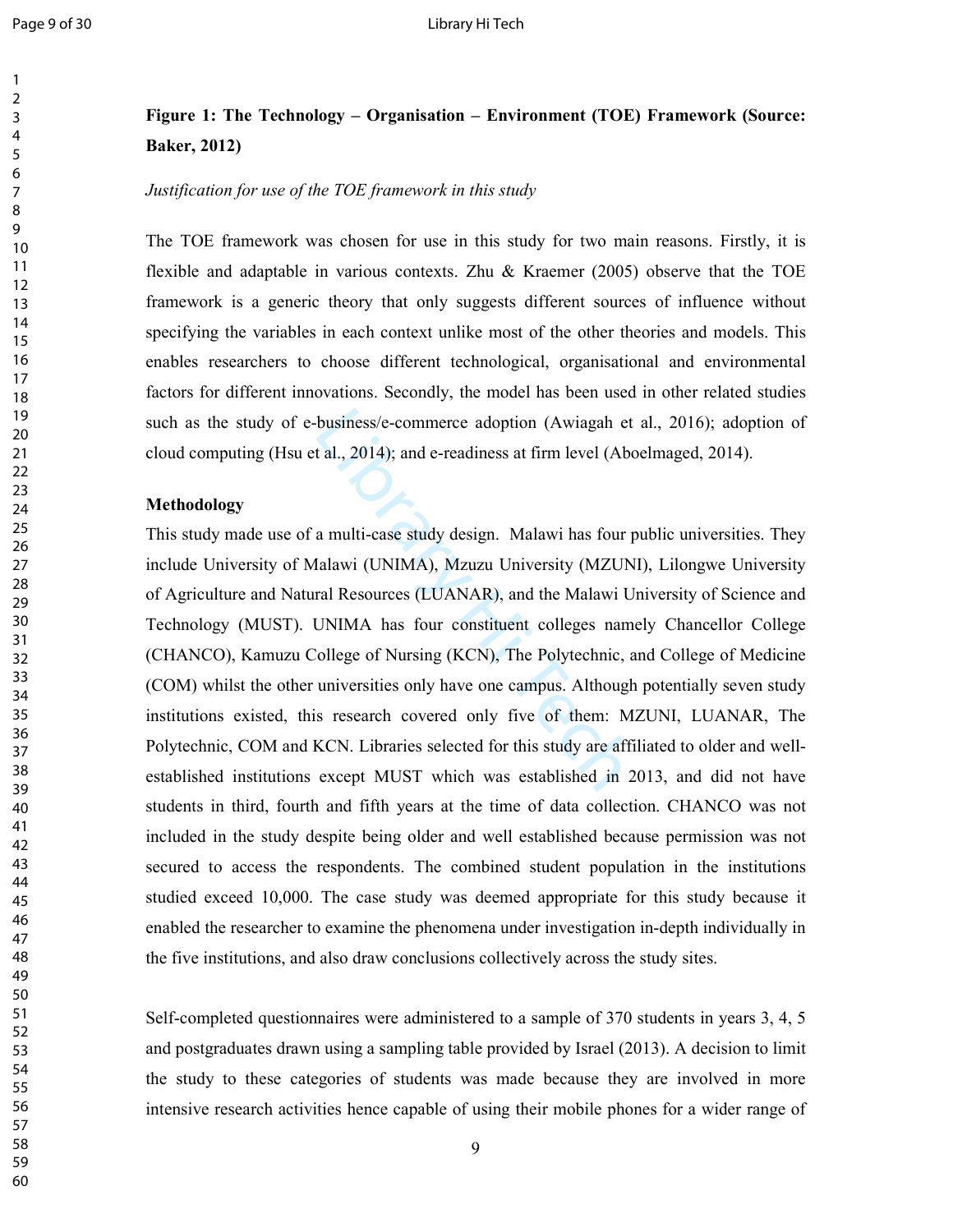## Library Hi Tech **Page 10 of 30**

academic related purposes including library use. The researcher also conducted semistructured interviews with a purposefully drawn out sample of five (5) university/college librarians. The university/college librarians were seen as the most appropriate sample for this study because they were in a position to provide information that helped to answer most of the study questions as heads of their institutional libraries (Sekaran and Bougie, 2010). Interview guides that contained open-ended questions were used in conducting semistructured interviews whilst tape recorders and notebooks were used to capture and record proceedings of the interviews respectively. The researcher personally conducted these interviews. This was done because the number of interviewees was small hence manageable, and also to maintain consistency in coding. Conversely, quantitative data for this study was collected by a team of five research assistants (one research assistant for each study site). The research data was collected between November 2015 to March 2016.

ve research assistants (one research assistant 1<br>ted between November 2015 to March 2016.<br>were used to validate the data collection inst<br>at to some experienced researchers who<br>ents received from such experts together<br>g pit A number of methods were used to validate the data collection instruments. The interview guides were given out to some experienced researchers who commented on their appropriateness. Comments received from such experts together with observations and feedback received during pitot-testing was used in amending the instruments to enhance their effectiveness. The researcher also used another technique called member checking to validate the research findings. This is a commonly used technique in qualitative studies, and has been described by Lincoln and Guba (1985, p.314) as "the most critical technique for establishing credibility". Member checking involves taking data, analyses, interpretations and conclusions back to the participants so that they can judge the accuracy of the account (Creswell, 2013). The aim is to enable participants check not only the accuracy of the findings but even the language used. In practice, the researcher sent the university/college librarians findings drawn from the interviews through email so that they could verify its accuracy. Reliability of some of the questionnaire items in this study were determined by calculating the Cronbach's Alpha values of the variables in the questions. The Cronbach's Alpha values were over 0.7 which shows that the items in the questionnaires used had high levels of internal consistency (Nunnally, 1978).

Research ethics was accomplished by, among others, getting gate keepers' permission before entering the study sites, and soliciting the informed consent of the participants before administering the questionnaires and conducting the interviews. Results of the study are known only when the data is analysed. Being a mixed methods study, both qualitative and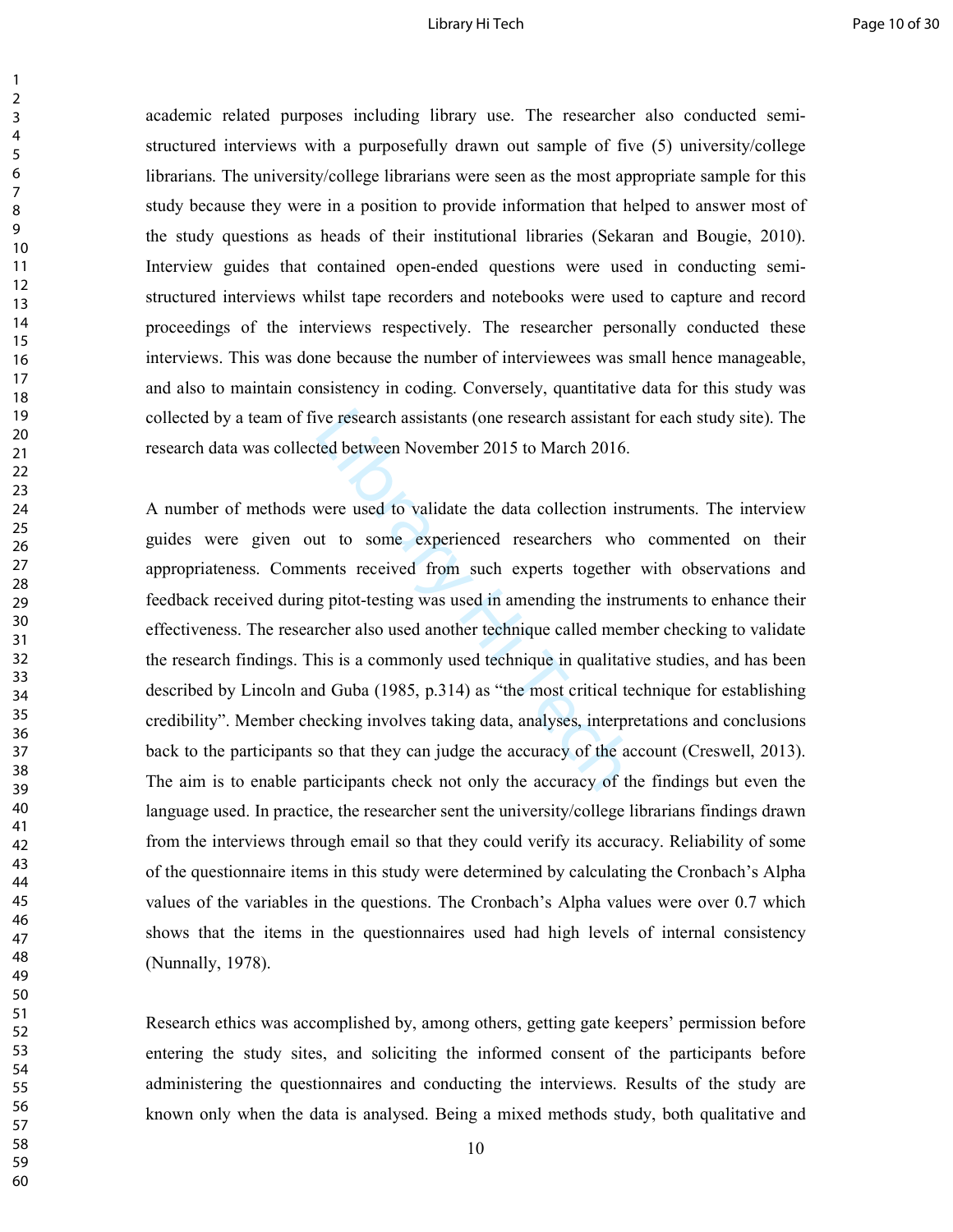#### Page 11 of 30 **Page 11 of 30** Library Hi Tech

quantitative data were collected that necessitated use of different methods of analysis. Data analysis in qualitative studies involves preparing and organising the data for analysis, then reducing the data into themes through a process of coding and condensing the codes, and finally representing the data in figures, tables or a discussion (Creswell, 2013). The qualitative data collected from this study was firstly transcribed into MS Word and cleaned. After transcription, the data was subjected to codification. The researcher personally undertook both exercises although the latter was accomplished with the aid of NVivo software. Use of NVivo did not only simplify the process of codification as large volumes of data were collected in the five interviews conducted but also assisted in achieving consistency. Codification assisted in deducing themes from the data. Conversely, quantitative data was analysed using SPSS Version 23 to generate tables and graphs. SPSS was chosen over other comparable softwares such as QDAP and QDA Miner because it accommodates a wide range of research methods including mixed methods research which was being deployed in this study. Moreover, SPSS is a widely used program for statistical analysis in the Social Sciences (Neuman, 2011).

# *Research delimitations and limitations*

Example 3 SPSS Version 23 to generate tables and grapht<br>oftwares such as QDAP and QDA Miner bec<br>methods including mixed methods research wh<br>SPSS is a widely used program for statistica<br>(1).<br>*and limitations*<br>four public un Although Malawi has four public universities, this study only focused on three of them. Moreover, academic staff are another important user group of academic libraries. Much this is the case, findings reported in this article only focuses on students. This implies that library's readiness to offer services through mobile phones to this group remains unknown hence may have to be covered by future studies. Much as the study incorporated a quantitative strand in addition to the qualitative one, it did not involve theory testing nor confirmation as is the case with other related studies. This implies that the two theories used in this study (UTAUT and TOE) were not used in the strict sense, which is empirical at the core, but rather to put the problem studied in the context of other related studies.

#### **Findings and discussion**

*E-readiness of Public University Libraries in Malawi in Terms of ICT Infrastructure for the Adoption and Use of Mobile Phones in Providing Library and Information Services* 

*(a) Availability of ICT Infrastructure at Institutional Level*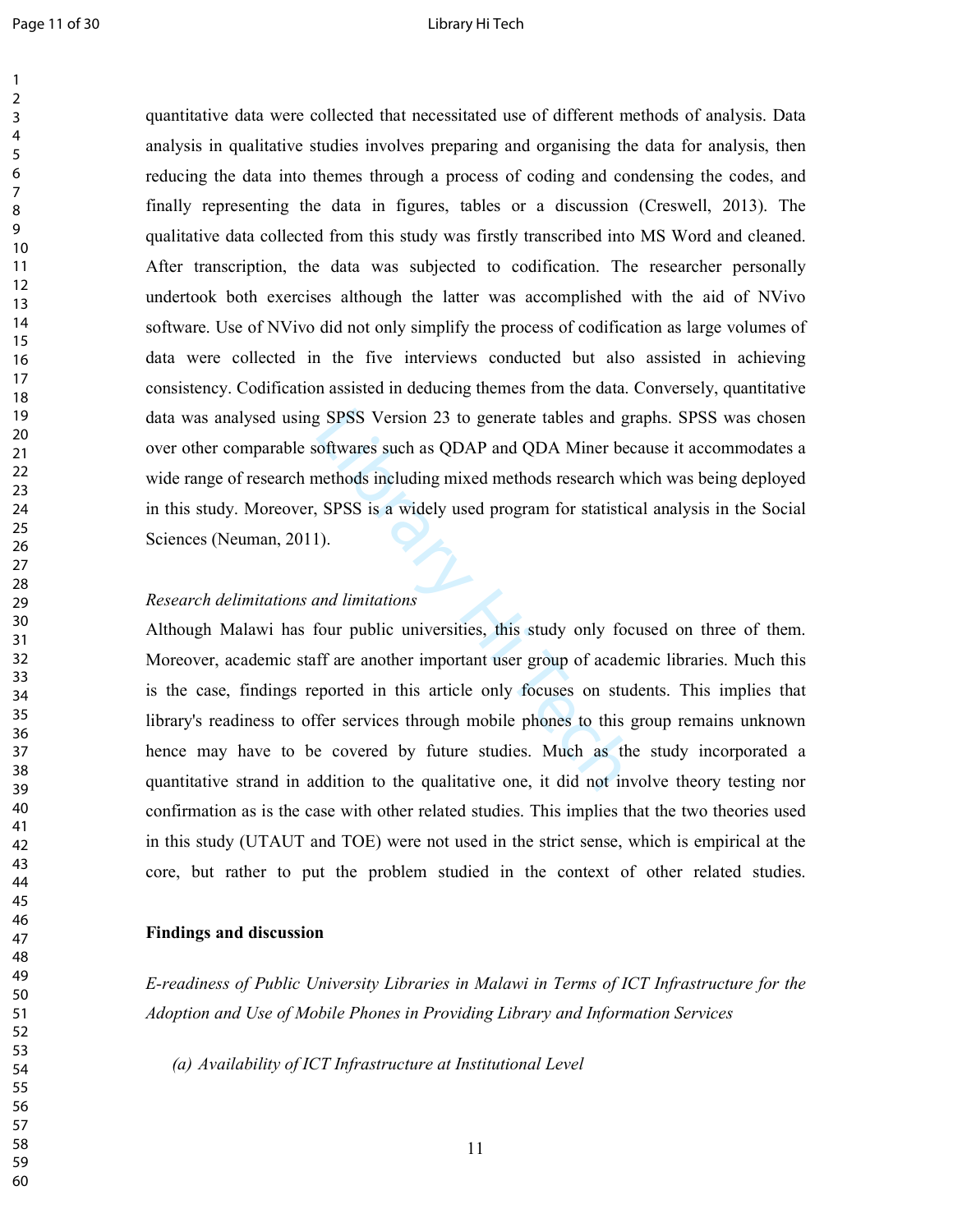#### Library Hi Tech Page 12 of 30

ICT infrastructure plays a very important role both in the delivery and access to library and information services through mobile phones. Therefore, the study sought to find out the availability of ICT infrastructure at institutional level which is critical for the offering of library and information services through mobile phones by the libraries, and access to library and information services through mobile phones by students. Findings indicated that all the libraries studied had most of the requisite ICT infrastructure to facilitate the offering of library and information services through mobile phones save for bandwidth which was inadequate in all the institutions. The available ICT infrastructural resources available were mainly Internet infrastructure and ICT systems such as Library Management System (LMS), servers, tablet computers, desktop computers, and fibre-optic backbone that facilitated access to both wired and Wi-Fi Internet access. Furthermore, the Polytechnic had an E2 Proxy Server which could facilitate remote access to e-resources.

Fi Internet access. Furthermore, the Polytec<br>litate remote access to e-resources.<br>ucture, institutions studied had plans to acquin<br>facilitate the offering of library and inform<br>olytechnic, for instance, was planning to in<br> Besides the ICT infrastructure, institutions studied had plans to acquire and install other ICTrelated infrastructure to facilitate the offering of library and information services through mobile phones. The Polytechnic, for instance, was planning to install the Unstructured Supplementary Service Data (USSD) SMS gateway to assist in the offering of the SMS reference service. Conversely, MZUNI was hoping to acquire an electronic library and egranary which could potentially be offered on the mobile phone platform. LUANAR was also exploring the possibility of using cloud infrastructure to support ICT projects including the offering of library and information services through mobile phone. Moreover, most of the ICT equipment which the institutions needed, save for cloud infrastructure, was available on the local market. This implies that the institutions in the current study could easily acquire such type of infrastructure if they had financial resources.

Findings further revealed that although much of the required ICT infrastructure was available, libraries in the institutions surveyed faced some challenges which could negatively affect the offering of library and information services through mobile phones. Most notably, MZUNI indicated that it needed more desktop and tablet computers, and servers with bigger capacity. KCN acknowledged using cheaper ICT equipment due to cost considerations whilst COM conceded that some of the servers in use were old hence needed to be replaced with more modern servers. Besides, all the institutions faced the challenge of limited Internet bandwidth in spite of various initiatives undertaken aimed at increasing their bandwidth.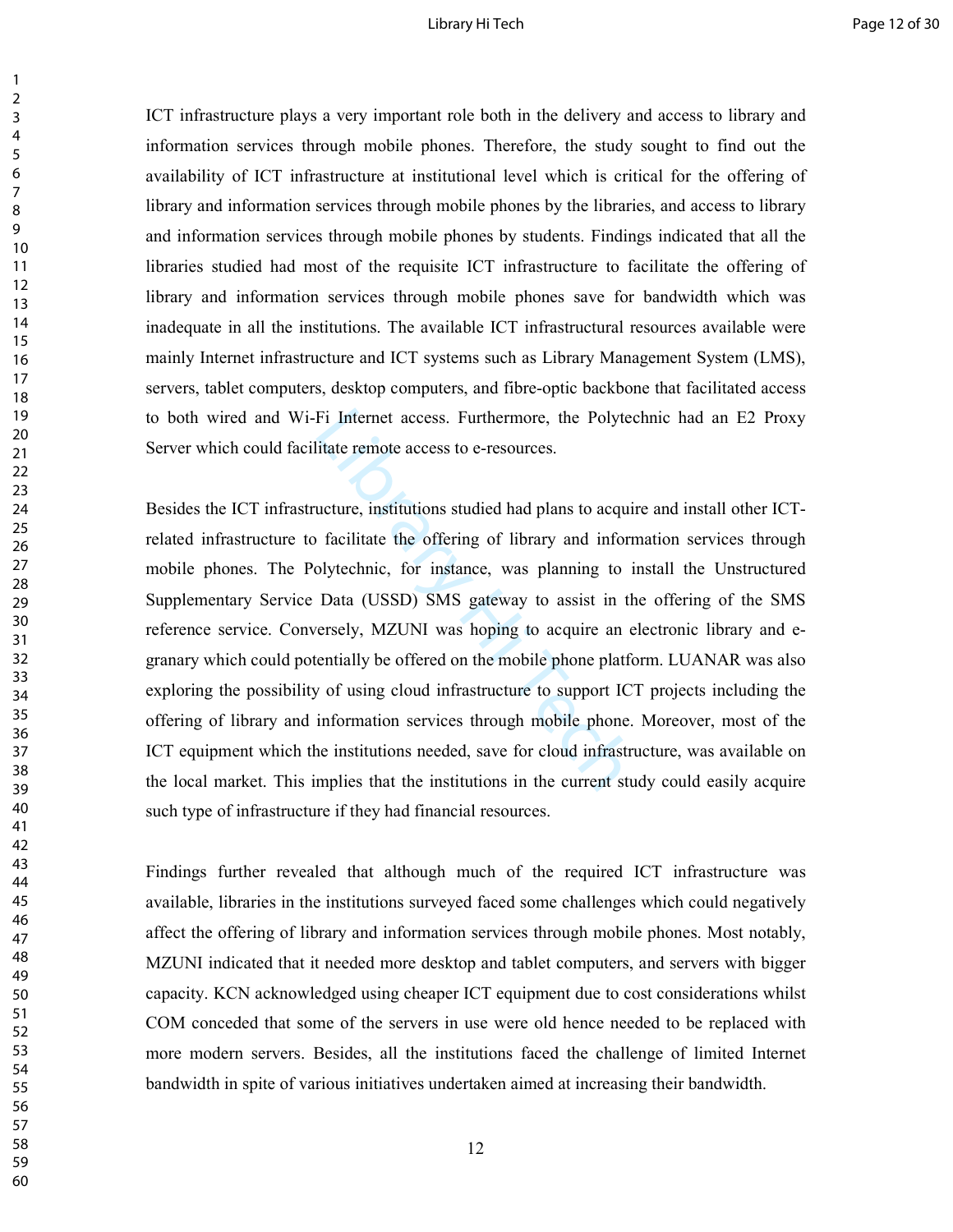#### Page 13 of 30 **Page 13** of 30

A number of case studies undertaken to probe projects aimed at delivering library and information services through mobile phones (Li, 2013; Wang et al., 2012; Bridges et al., 2010) have shown that libraries that were making use of mobile internet, SMS and MMS among others in the delivery of both user and reference services needed a robust network infrastructure, desktop and laptop computers, tablet PCs, and more. Similarly, the technological context of the TOE framework identifies all of the technologies that are relevant to the firm (both at firm level and outside the firm) as critical to technological adoption (Baker, 2012). Furthermore, facilitating conditions of the UTAUT model state that existence of the technical infrastructure to support the use of a particular system aids in technology adoption and use (Venkatesh et al., 2003). The fact that most of the required ICT infrastructure was available in the study institutions suggests that they had built the capacity necessary to support the offering of library and information services using the mobile phone platform.

able in the study institutions suggests that the<br>offering of library and information services<br>offering of library and information services<br>and affordability of the mobile telecommu<br>he current study. This was deemed nece<br>wo The availability, quality and affordability of the mobile telecommunications infrastructure was investigated in the current study. This was deemed necessary because mobile telecommunications network acts as a conduit for the offering of library and information services on the mobile phone platform by public university libraries on one hand, and access to the service offering by students on the other. Findings showed that places where the study institutions were located, had overall good mobile telecommunications network coverage. There were reported incidents of erratic coverage for some buildings in certain institutions but most reported having good coverage. Some of the respondents attributed this to the setting indicating that urban areas where most of the study institutions were located normally had good network coverage. However, LUANAR which was situated in a rural area also reported having good mobile telecommunications network coverage which means that most of the areas in the country could have good network coverage. These findings reflect those of a study conducted by Nyirenda (2012) who found that Malawi had achieved a 99.55% land coverage of mobile cellular network by 2012. The implications of these findings are that students in public universities in Malawi could use their mobile phones from almost any part of the country. Facilitating conditions of the UTAUT model states that existence of the technical infrastructure to support the use of a particular system facilitates technology adoption and use (Venkatesh et al., 2003). Availability of the mobile telecommunications infrastructure in the country implies that public university libraries in Malawi were in a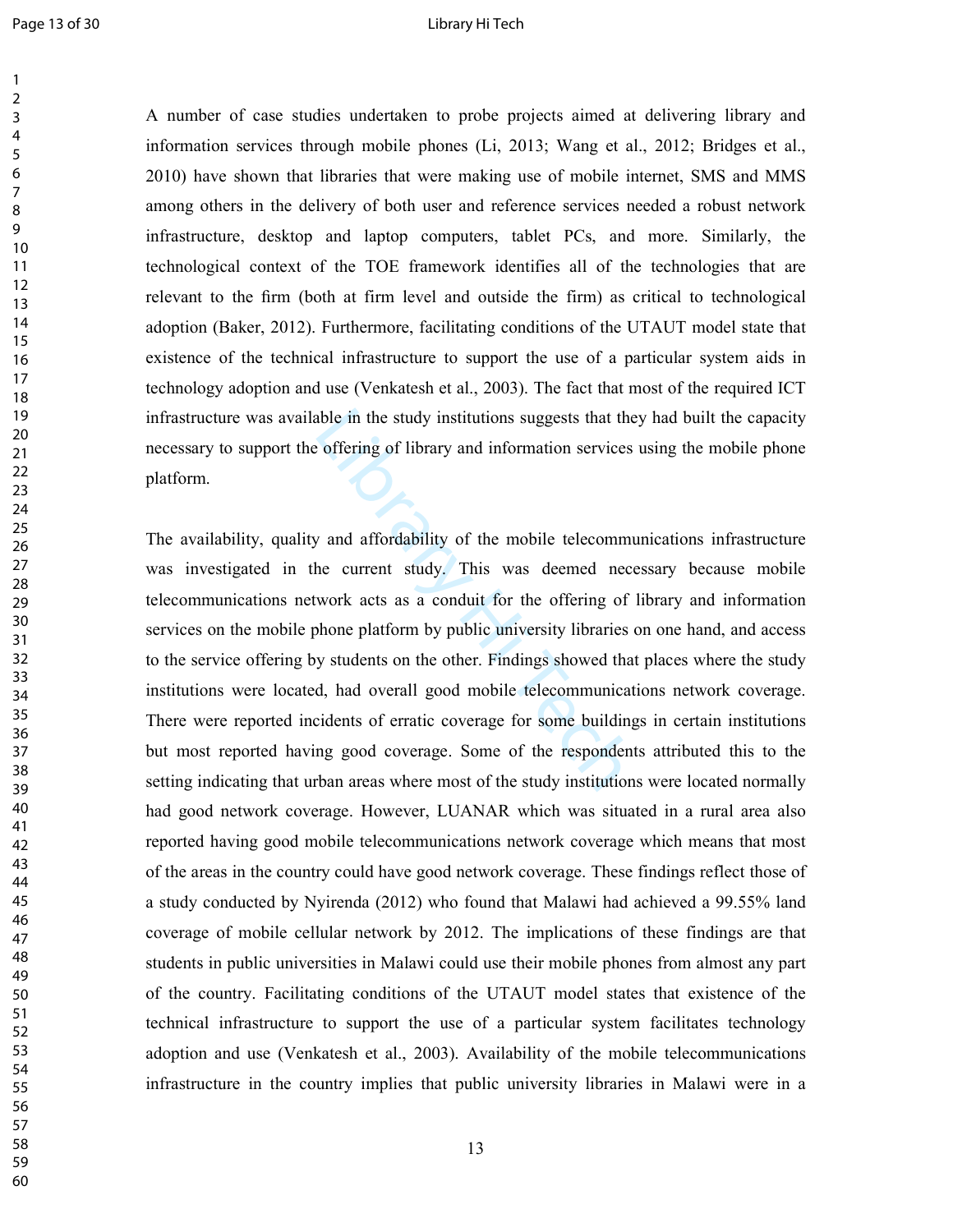## Library Hi Tech **Page 14 of 30**

position to provide library and information services through mobile phones as users (students) could easily access such services using the mobile telecommunications network.

work could negatively impact the offering of<br>e phones if they are not adequately addres<br>telecommunications network reflect those ob-<br>t for the fourth quarter covering October to<br>g operators for making progress in achieving Although mobile telecommunications network coverage was good, findings of this study found that the network performance was far from being efficient. Most of the university/college librarians and ICT directors rated the network performance between 80- 90%. Some of the areas of concern to the respondents were mobile Internet, SMS and even voice calls. The technological context of the TOE framework states that technology or an innovation is easily adopted if it is perceived to be better than the idea that it supersedes (Rogers, 2003). Therefore, issues affecting the performance of the mobile telecommunications network could negatively impact the offering of library and information services through mobile phones if they are not adequately addressed. Findings made in relation to the mobile telecommunications network reflect those obtained in the MACRA quality of service report for the fourth quarter covering October to December 2015. The report, whilst applauding operators for making progress in achieving network quality, pointed out that challenges in relation to call setup success rate, call drop rate, SMS success rate, GPRS content activation success rate, and others still remained (MACRA, 2015).

# *(b) Mobile Phone ownership and Use Amongst Students*

The research findings show that mobile phone ownership amongst students was very high with many of them owning one or more devices. Findings shown in Figure 2 indicate that 315 (99.7%) students owned a mobile phone whilst only 1 (0.3%) indicated that he or she did not own a mobile phone. Whereas 215 (68.5%) students indicated that they owned only one mobile phone, a significant part of the student body 90 (28.7%) indicated that they owned two mobile phones. Still more, 7 (2.2%) students indicated that they owned three mobile phones and only 2 (0.6%) students pointed out that they owned more than three mobile phones. These findings imply that much as single ownership of mobile phone was prevalent, dual and multiple ownership was increasingly becoming a trend.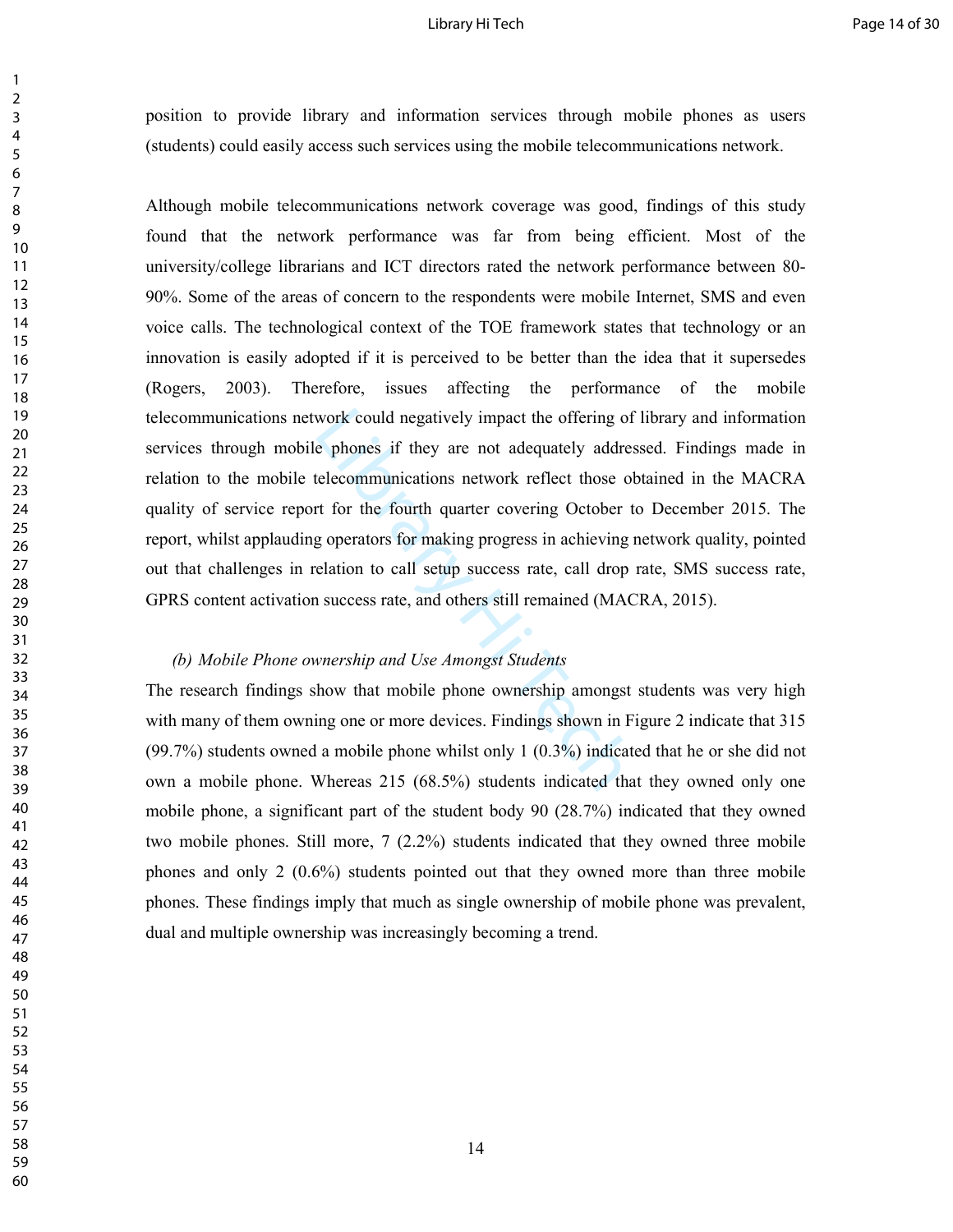

# **Figure 2: Mobile Phone Ownership among Students (N=314)**

Source: Survey data, 2016

This study has further revealed that 299 (94.9%) students owned mobile phones with Internet capabilities whilst 16 (5.1%) owned mobile phones without this capability. Students who owned more than one mobile phone were asked to indicate how many of them had Internet capabilities. Forty-eight 48 (49%) students stated that two of their mobile phones had this capability whilst 46 (46.9%) indicated that only one of their phones had Internet capabilities. Only 4 (4.1%) had three or more mobile phones that had Internet capabilities.

The technological context of the TOE Framework identifies technologies available both to the firm and the market place as critical to technological adoption. The fact that students owned mobile phones, most of which had Internet capabilities, implies that libraries in this study could easily adopt the use of mobile phones in providing library and information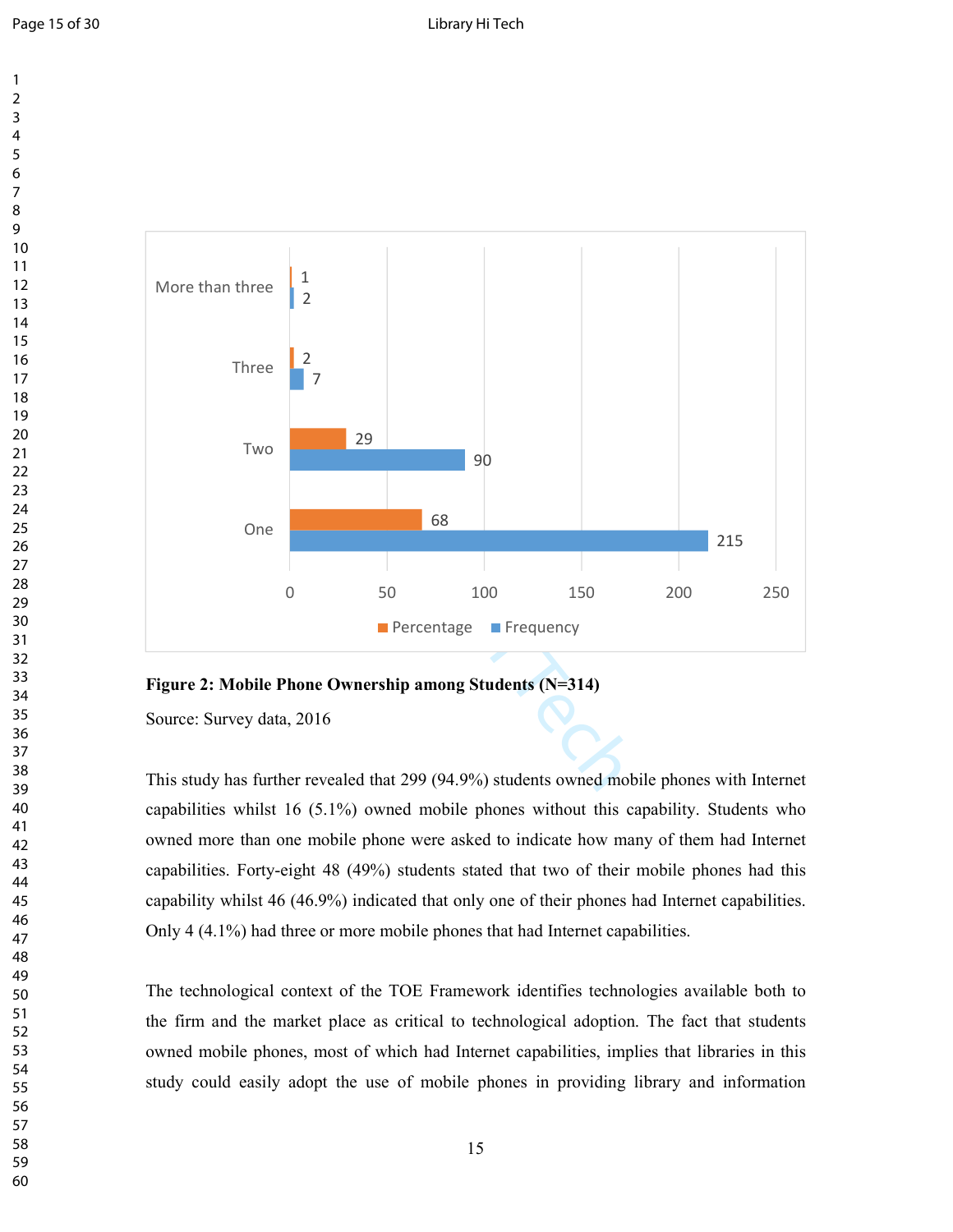services. This is because students who are the primary consumers of the service offering have the means of accessing the services offered.

# *E-readiness of Public University Libraries in Malawi in Terms of Policy Framework for the Adoption and Use of Mobile Phones in Providing Library and Information Services*

CT policies that were being refined in read<br>COM and The Polytechnic are part of the<br>lonsequently, the process of developing and in<br>tith the involvement of stakeholders from<br>nd LUANAR seemed to have been moving at<br>ant of th The findings of the present study indicated that all the five institutions surveyed did not have operational ICT policies to govern the operations of library and information services currently on offer and those to be potentially offered through mobile phones. However, all the institutions had draft ICT policies that were being refined in readiness for adoption and implementation. KCN, COM and The Polytechnic are part of the federal system of the University of Malawi. Consequently, the process of developing and implementing this policy was done centrally with the involvement of stakeholders from all these institutions. Surprisingly, MZUNI and LUANAR seemed to have been moving at a correspondingly slow pace in the development of the ICT policy in spite of them being autonomous public institutions. The environmental context of the TOE framework identifies the regulatory environment as one of the factors that could impact technology adoption both negatively or positively (Baker, 2012). The absence of the institutional ICT policies would likely have a detrimental effect on the offering of library and information services through mobile phones as there would be no unified approach to decision making in this regard.

The slow pace observed in the development of the ICT policies in the institutions in this study are not isolated cases but symptomatic of the challenges that exist at national level. Malawi adopted the National ICT Policy in the last quarter of 2013. The researcher from experience working in university library environment in Malawi observed that most of the public university libraries operate without other relevant policy documents such as selection and collection development policies which are necessary for providing an effective library and information service.

Besides ICT policy, respondents indicated that their institutions were planning or had developed other policies to promote access to library and information services. For example, the UL for MZUNI indicated that the library had already developed an institutional repository policy which they were hoping to implement alongside the ICT policy. The ICT Manager for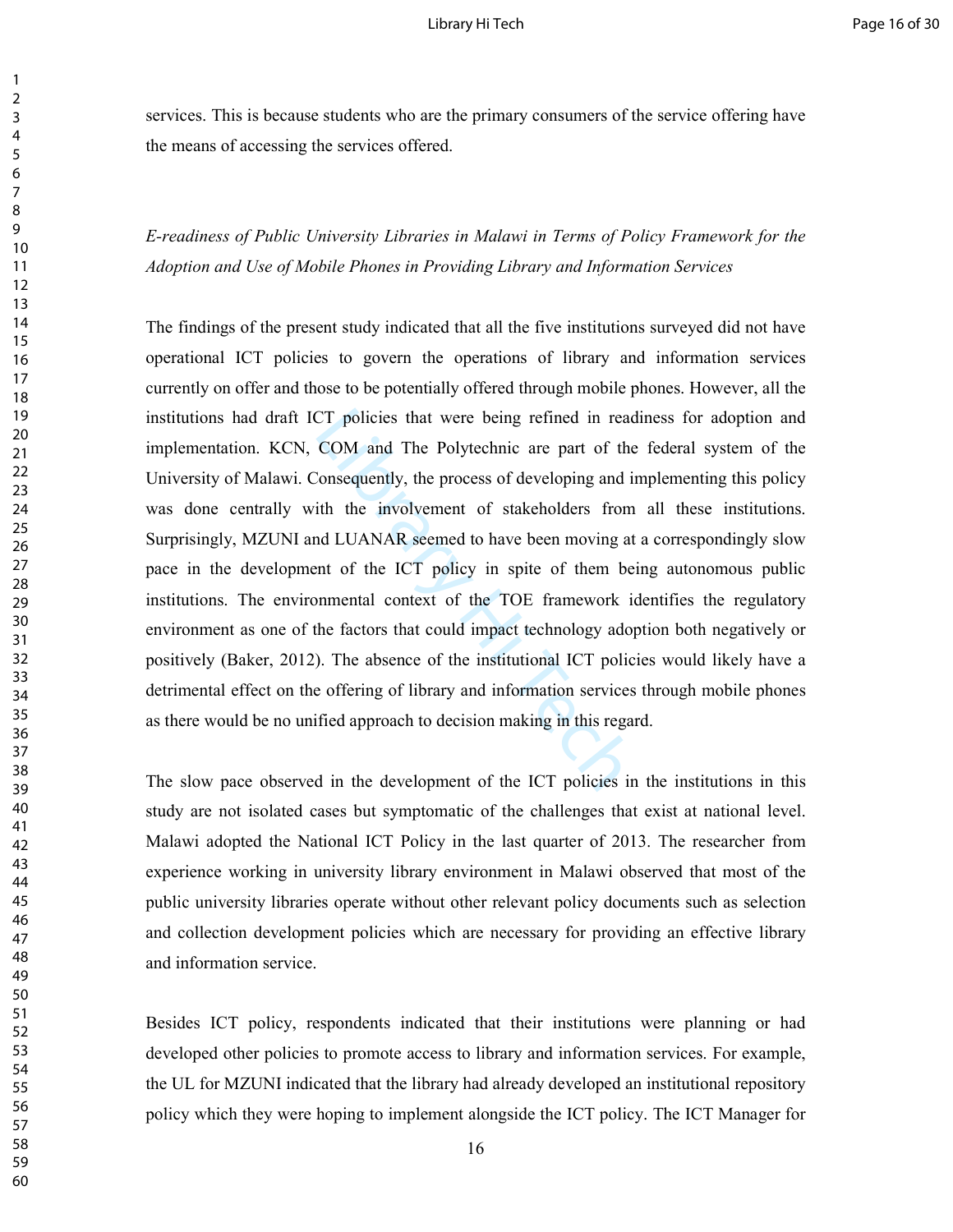#### Page 17 of 30 Library Hi Tech

LUANAR noted that though their draft ICT policy had some statements that guided provision of library services, there was none to guide implementation of library and information service offering through mobile phone platforms. The findings of the current study also revealed that the majority of the respondents feared that the absence of the ICT policy could have an adverse impact on the implementation of library and information services offered through mobile phones. However, the CL for COM and ICT Director for LUANAR, were of the opinion that absence of the policy would not have much impact on the provision of library and information services offered through mobile phone platform as this would be guided by their strategic plans.

2) point out that the advantage of a policy is<br>making, particularly in an environment wh<br>ng that libraries have become complex organi<br>n making at both managerial and operational 1<br>aportant that policies be formulated to pr Stueart and Moran (2002) point out that the advantage of a policy is that it helps in ensuring consistency in decision making, particularly in an environment whereby several decision makers exist. Considering that libraries have become complex organisational structures with several layers of decision making at both managerial and operational levels, as revealed in the libraries studied, it is important that policies be formulated to provide a unified approach to decision making. The absence of ICT policies in the institutions may lead to lack of consistency in decision making that may affect the overall quality of library and information services delivered through mobile phones. However, the availability of draft ICT policies in all the institutions surveyed gives hope that the final policy framework would be completed in the near future to facilitate the implementation of library and information services through mobile phones.

*E-readiness of Public University Libraries in Malawi in Terms of Human Capacity for the Adoption and Use of Mobile Phones in Providing Library and Information Services* 

Library and ICT staff collaborate in the offering of library and information services through mobile phone. However, findings obtained in the present study revealed a mixed picture in relation to the human resource base available in public universities in Malawi to manage the provision of library and information services through mobile phones. Most of the libraries were adequately staffed but much of the staff lacked knowledge, skills and even experience in the delivery of library and information services on the mobile phone platform. The organisational component of the TOE framework recognises human resources as being crucial for IT doption. Therefore, absence of skilled human resources could affect the quality of library and information services offered through mobile phones if not addressed. However,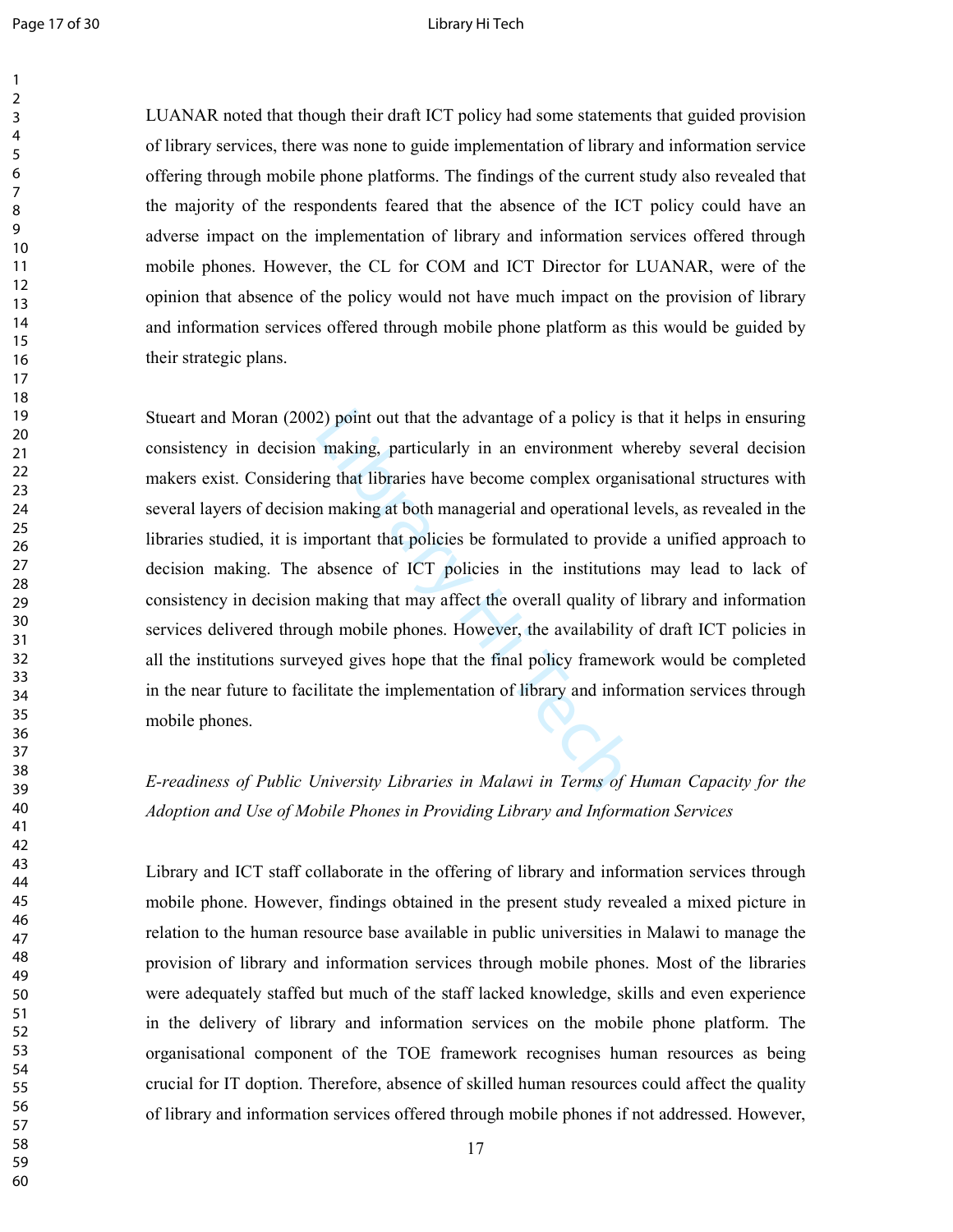# Library Hi Tech **Page 18 of 30**

most of the ICT departments were not adequately staffed. Although some of the ICT directors openly acknowledged the existence of the staff shortages, others downplayed the issues of staffing. The problem of staff shortages meant that the ICT departments were struggling to service departments that required their services including the library. The implementation of library and information services through mobile phones might pile more pressure on the ICT existing staff. Nonetheless, most of the ICT staff had the requisite skills to enable them support the provision of library and information services through mobile phones as only minor cases of skill gaps were reported.

ne delivery of services through mobile phones<br>the Coastal Carolina University (CCU) (F<br>ilson and McCarthy, 2010) and Oregon St<br>offering library services through mobile phor<br>rofessional librarians and ICT personnel are r<br>ss Human resource capacity is an important element for determining the preparedness of a library with respect to the delivery of services through mobile phones. Projects undertaken at the Kimbel Library of the Coastal Carolina University (CCU) (Felts Jr. 2014) Ryerson University Library (Wilson and McCarthy, 2010) and Oregon State University Library (Bridges et al., 2010) on offering library services through mobile phone show that joint teams of experts that include professional librarians and ICT personnel are needed to work together in overseeing the successful implementation of such projects. As overall managers of the whole project, the role of librarians was to determine the services and content to be displayed on the mobile websites after soliciting views of users, and assess the use of the project after implementation. The role of the ICT team was to offer technical support in terms of building the website and managing it. Likewise, the presence of librarians and technical staff in the study institutions, many of whom were conversant with the offering of library and information services on the mobile phone platform, denotes that the various institutions in the current study had the necessary human resources to enable them offer library and information services through mobile phones. Barnhart and Pierce (2011) in their thematic paper titled "Becoming Mobile: Reference in the Ubiquitous Library" identifies staffing for offering services 24–7 as one of the challenges libraries face in their bid to offer library services through mobile phone. Institutions in this study would similarly face this challenge as they offer library and information services on the mobile phone platform hence more staff need to be recruited both in the library and ICT departments to ensure that they cope with the added workload that may come with the introduction of these services.

# **Attitudes of Library Staff and Students towards the Potential Use of Mobile Phones in Providing and Accessing Library and Information Services**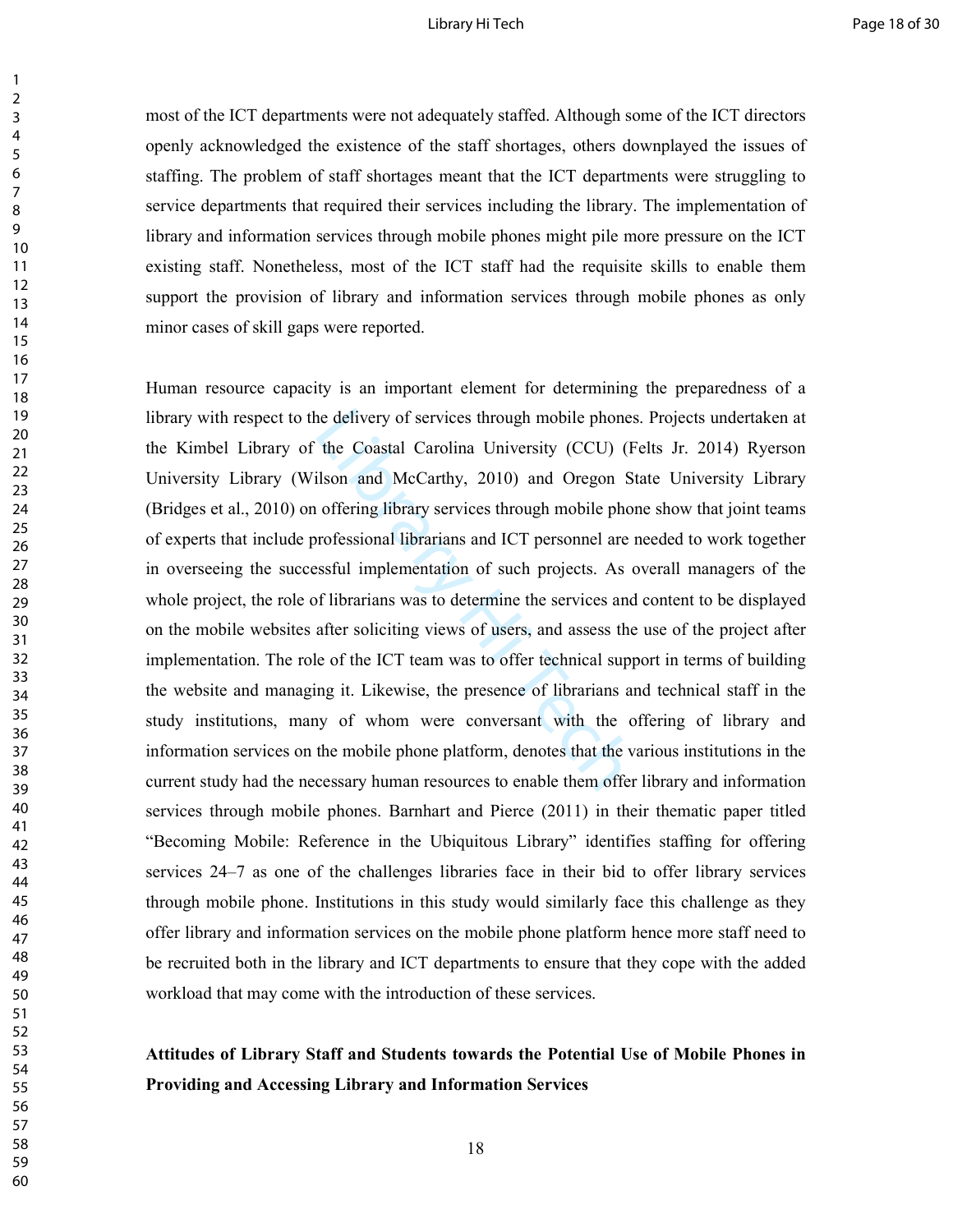### Page 19 of 30 Library Hi Tech

The study findings based on the interviews conducted with university/college librarians show that the attitudes of library staff and students towards the potential use of mobile phones in providing and accessing library and information services were largely positive. The only exception was the KCN whereby findings showed that students did not show greater willingness to use their mobile phones to access library services when the library piloted the SMS project in 2014. However, even non-use of the service is not enough to interpret their attitudes as being negative as no studies were done to ascertain reasons for the failure of the students to use the service. The findings of this study indicated that the poor response of students to the pilot SMS project had not deterred the KCN Library from proceeding with its plans of offering library services through mobile phones.

survey presented in Figure 3 show that the r<br>43 (45%) or agreed 144 (46%) that the libra<br>rough the use of mobile phones. On the con<br>greed, 5 (2%) disagreed whilst 3 (1%) strone<br>the provision of services through the use of<br> Findings based on the survey presented in Figure 3 show that the majority of the students either strongly agreed 143 (45%) or agreed 144 (46%) that the library should formalise the provision of services through the use of mobile phones. On the contrary, 20 (6%) students neither agreed nor disagreed, 5 (2%) disagreed whilst 3 (1%) strongly disagreed that the library should formalise the provision of services through the use of mobile phones. This shows that majority of the students 287 (91%) were in favour of the library adopting the provision of services through mobile phones.



**Figure 3: Responses of Students on Whether the Library Should Adopt the Provision of Services through the Use of Mobile Phones (Students N=315)**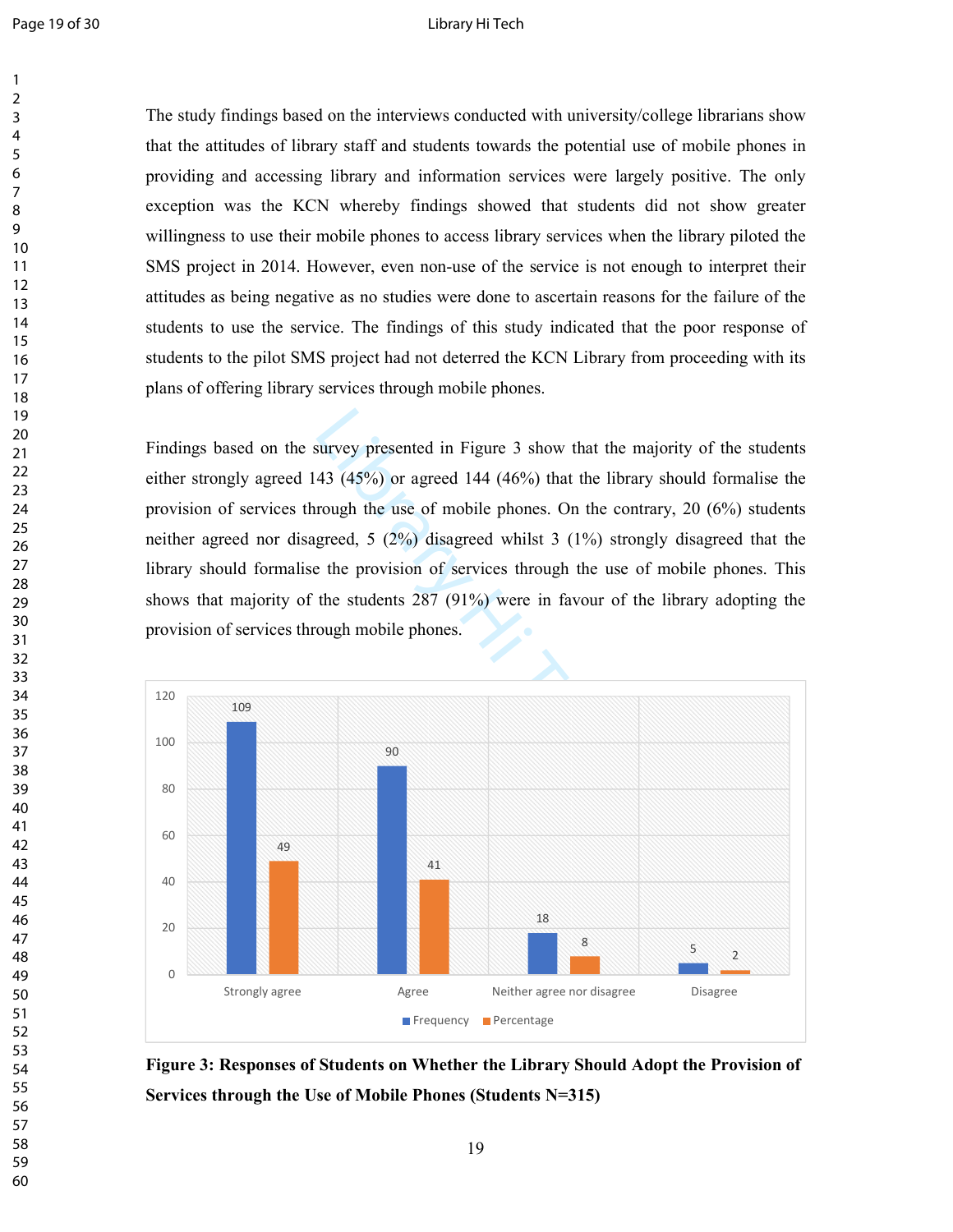Student respondents who were in favour of the library formalising the provision of library and information services through mobile phones were asked to indicate the services they wished to be prioritised. An analysis of their responses shown in Table 1 indicate that 175 (57.9%) students strongly wanted to access e-books, 172 (57.0%) e-journals, 151 (50.0%) OPAC, 139 (46.0%) reference services, 124 (41.1%) lending services (Overdue reminders, book renewals, among others), 121 (40.1%) information services (Notification of recent acquisitions, change of opening hours, and news). Slightly fewer students 119 (39.4%) wanted to be able to check availability of short loan items and make reservations/bookings and 105 (34.8%) wanted user awareness or information literacy offerings. Very few 65 (21.5%) wanted to be able to carry out inter-library loan transactions.

*Table 1: Services Students wanted Libraries to Prioritise after Adopting the Use of Library and Information Services through Mobile Phones (N=302)* 

| and 105 (34.8%) wanted user awareness or information literacy offerings. Very few 6:        |                          |       |                                         |                 |                             |              |  |  |
|---------------------------------------------------------------------------------------------|--------------------------|-------|-----------------------------------------|-----------------|-----------------------------|--------------|--|--|
| (21.5%) wanted to be able to carry out inter-library loan transactions.                     |                          |       |                                         |                 |                             |              |  |  |
|                                                                                             |                          |       |                                         |                 |                             |              |  |  |
| Table 1: Services Students wanted Libraries to Prioritise after Adopting the Use of Library |                          |       |                                         |                 |                             |              |  |  |
| and Information Services through Mobile Phones (N=302)                                      |                          |       |                                         |                 |                             |              |  |  |
| <b>Service offering</b>                                                                     | <b>Strongly</b><br>agree | Agree | <b>Neither</b><br>agree nor<br>disagree | <b>Disagree</b> | <b>Strongly</b><br>disagree | <b>Total</b> |  |  |
| <b>Online Public Access</b><br>Catalogue (OPAC)                                             | 151                      | 100   | 47                                      | $\overline{4}$  | $\overline{0}$              | 302          |  |  |
|                                                                                             | 50.0%                    | 33.1% | 15.6%                                   | 1.3%            | $0.0\%$                     | 100.0%       |  |  |
| E-journals                                                                                  | 172                      | 91    | 37                                      | 1               | 1                           | 302          |  |  |
|                                                                                             | 57.0%                    | 30.1% | 12.3%                                   | 0.3%            | 0.3%                        | 100.0%       |  |  |
| E-books                                                                                     | 175                      | 89    | 37                                      | 1               | $\overline{0}$              | 302          |  |  |
|                                                                                             | 57.9%                    | 29.5% | 12.3%                                   | 0.3%            | $0.0\%$                     | 100.0%       |  |  |
| Reference services                                                                          | 139                      | 100   | 57                                      | 6               | $\overline{0}$              | 302          |  |  |
|                                                                                             | 46.0%                    | 33.1% | 18.9%                                   | 2.0%            | $0.0\%$                     | 100.0%       |  |  |
| Lending services<br>(Overdue reminders,<br>book renewals, among<br>others)                  | 124                      | 105   | 56                                      | 16              | 1                           | 302          |  |  |
|                                                                                             | 41.1%                    | 34.8% | 18.5%                                   | 5.3%            | 0.3%                        | 100.0%       |  |  |
| Information services                                                                        | 121                      | 116   | 57                                      | 8               | $\overline{0}$              | 302          |  |  |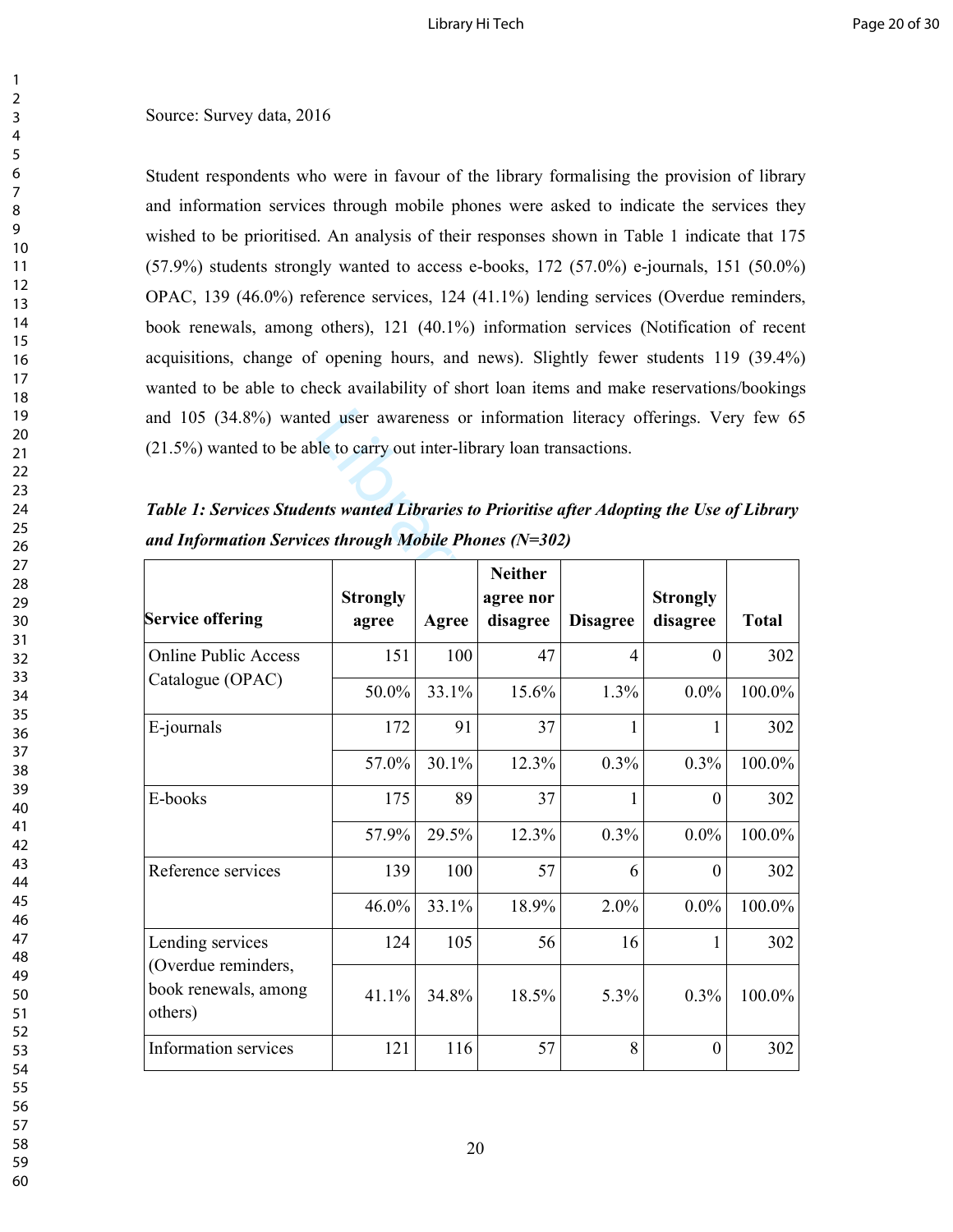| (Notification of recent)<br>acquisitions, change of<br>opening hours, and<br>news)  | 40.1% | 38.4% | 18.9% | 2.6% | $0.0\%$ | $100.0\%$ |
|-------------------------------------------------------------------------------------|-------|-------|-------|------|---------|-----------|
| Inter-library loans                                                                 | 65    | 96    | 120   | 18   | 3       | 302       |
|                                                                                     | 21.5% | 31.8% | 39.7% | 6.0% | $1.0\%$ | 100.0%    |
| Checking availability of<br>short loan items and<br>making<br>reservations/bookings | 119   | 113   | 59    | 10   |         | 302       |
|                                                                                     | 39.4% | 37.4% | 19.5% | 3.3% | 0.3%    | 100.0%    |
| User awareness or<br>information literacy<br>offerings                              | 105   | 115   | 77    | 5    | 0       | 302       |
|                                                                                     | 34.8% | 38.1% | 25.5% | 1.7% | $0.0\%$ | 100.0%    |

Average Cronbach's Alpha value of the items in Table 1 was 0.859

Source: Survey data, 2016

34.8% 38.1% 25.5% 1.7%<br>
bha value of the items in Table 1 was 0.859<br>
16<br>
of other studies have similarly shown stude<br>
f mobile phones in the delivery and access to<br>
phones. Kumar (2014), for instance, conduct<br>
tal Nehru U Findings of a number of other studies have similarly shown students to exhibit positive attitudes about the use of mobile phones in the delivery and access to library and information services through mobile phones. Kumar (2014), for instance, conducted a study that involved 180 students at Jawaharlal Nehru University (JNU) in India. Findings of the study revealed that 89.44% of the respondents did not have problems if the library reached out to them through mobile phone. This figure was slightly higher than that recorded in the current study (87%). In yet another study, Walsh (2010) conducted a series of focus groups in 2009 at the University of Huddersfield to study student attitudes about the use of mobile phones in libraries. Findings indicated that student attitudes towards text messaging from the library were overwhelmingly positive.

# **Factors that Influence the Adoption and Use of Mobile Phones by Library Staff and Students Respectively in Providing and Accessing Library and Information Services**

Findings resulting from data collected from university/college librarians and ICT directors indicated that there were some factors that could have a bearing on the offering of library and information services on the mobile phone platform. These include: Periodic disruption of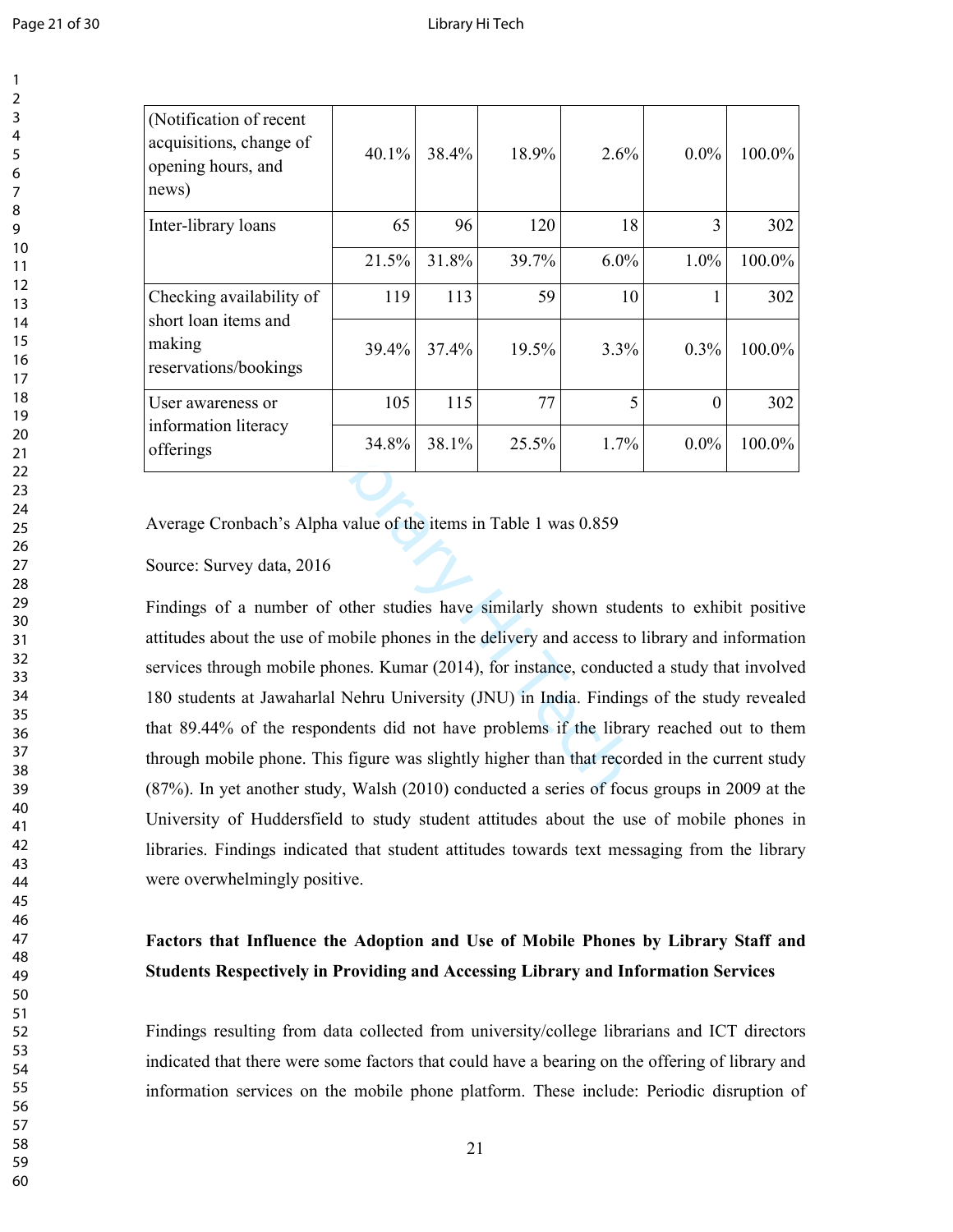# Library Hi Tech **Page 22 of 30**

Internet services due to vandalism of fibre-optic cables experienced by the service providers; the network may get congested due to increased usage brought about by the introduction of library and information services through mobile phones; the hustle of registering clients' mobile phone numbers into the database; and high cost of accessing services through mobile phone for students accessing the services through the mobile telecommunication service providers. The high cost mobile phone services made most of the institutions to focus on investing in Wi-Fi infrastructure to enable students connect their mobile phones to the campus network so that they can access library and information services through mobile phones. MZUNI was also planning to preload information in tablets that it was planning to acquire as a means of overcoming the high cost of accessing the planned library and information services through mobile phones.

ough mobile phones.<br>
study further indicated that the majority of th<br>
128 (40.6%) or agreed 127 (40.3%) that poor<br>
in using mobile phones in accessing library a<br>
bile phones. The rest of the students 60 (19<br>
isagreed 23 (7 Findings of the current study further indicated that the majority of the students 255 (80.9%) either strongly agreed 128 (40.6%) or agreed 127 (40.3%) that poor network quality is a factor they would face in using mobile phones in accessing library and information services through the use of mobile phones. The rest of the students 60 (19%) neither agreed nor disagreed 35 (11.1%), disagreed 23 (7.3%) or strongly disagreed 2 (0.6%) that poor network quality was a factor they would face in using mobile phones to access library and information services through mobile phone. High service costs, delayed response, and query not adequately addressed are some of the notable factors which students identified as likely to impact their use of mobile phones in accessing library services. These findings are presented in Table 2.

| <b>Factors</b>        | <b>Strongly</b><br>agree | Agree | Neither agree<br>nor disagree | <b>Disagree</b> | <b>Strongly</b><br>disagree | <b>Total</b>   |
|-----------------------|--------------------------|-------|-------------------------------|-----------------|-----------------------------|----------------|
| High service costs    | 118                      | 97    | 62                            | 34              | 4                           | 315            |
|                       | 37.5%                    | 30.8% | 19.7%                         | 10.8%           |                             | $1.3\%$ 100.0% |
| Poor network quality  | 128                      | 127   | 35                            | 23              | $\overline{c}$              | 315            |
|                       | 40.6%                    | 40.3% | 11.1%                         | 7.3%            |                             | $0.6\%$ 100.0% |
| Mobile phones (mobile | 35                       | 51    | 129                           | 88              | 12                          | 315            |

**Table 2: Factors that Would Impact Students' Access to Library and Information Services Offered through Mobile Phones (N=315)**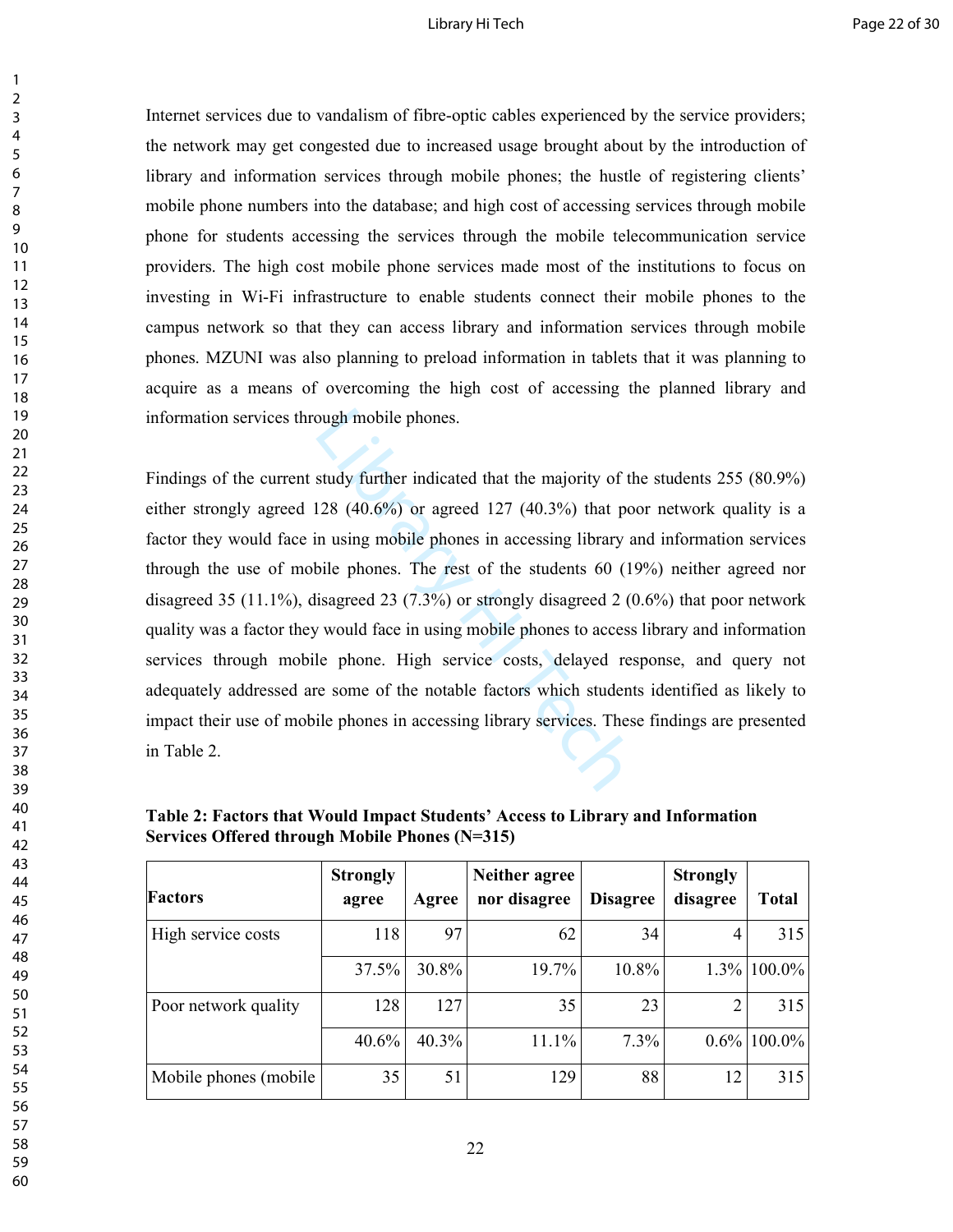# Page 23 of 30 **Disk Contract Contract Contract Contract Contract Contract Contract Contract Contract Contract Contract Contract Contract Contract Contract Contract Contract Contract Contract Contract Contract Contract Cont**

| devices) quickly get<br>outdated                                                                  | 11.1% | 16.2% | 41.0% | 27.9% | 3.8%           | 100.0%         |
|---------------------------------------------------------------------------------------------------|-------|-------|-------|-------|----------------|----------------|
| Lack of knowledge on<br>usage                                                                     | 30    | 91    | 81    | 92    | 21             | 315            |
|                                                                                                   | 9.5%  | 28.9% | 25.7% | 29.2% |                | $6.7\%$ 100.0% |
| Received no response                                                                              | 33    | 81    | 148   | 49    | $\overline{4}$ | 315            |
| to queries                                                                                        | 10.5% | 25.7% | 47.0% | 15.6% |                | $1.3\%$ 100.0% |
| Library policies that                                                                             | 70    | 77    | 96    | 56    | 16             | 315            |
| prohibit use of mobile<br>phones in the library                                                   | 22.2% | 24.4% | 30.5% | 17.8% | 5.1%           | 100.0%         |
| Delayed response                                                                                  | 60    | 117   | 102   | 32    | $\overline{4}$ | 315            |
|                                                                                                   | 19.0% | 37.1% | 32.4% | 10.2% |                | $1.3\%$ 100.0% |
| Reference query not<br>adequately addressed                                                       | 52    | 121   | 104   | 36    | $\overline{2}$ | 315            |
|                                                                                                   | 16.5% | 38.4% | 33.0% | 11.4% |                | $0.6\%$ 100.0% |
| Messages not delivered                                                                            | 45    | 91    | 123   | 50    | 6              | 315            |
|                                                                                                   | 14.3% | 28.9% | 39.0% | 15.9% |                | $1.9\%$ 100.0% |
| Average Cronbach's Alpha value of the items in Table 2 was 0.762<br>Source: Survey data, 2016     |       |       |       |       |                |                |
| The ECAR (2015) study of undergraduate students' ownership and use of mobile devices in           |       |       |       |       |                |                |
| the USA indicated that students living on campus rated their network experiences<br>$\sim$ $\sim$ |       |       |       |       |                |                |

The ECAR (2015) study of undergraduate students' ownership and use of mobile devices in the USA indicated that students living on campus rated their network experiences considerably lower than students living off-campus whereby only three in five students stated that they had reliable access to Wi-Fi throughout their campus (58%) or in classrooms/instructional spaces (63%) (Dahlstrom et al., 2015). This challenge came about mainly because of a large number of mobile devices which students connected to the campus network as 61% of students connected at least two devices to the campus network at the same time. Likewise, a study conducted by Research ICT Solutions (2015) found that call tariffs were still higher in Malawi compared to neighbouring countries although they had gone down over the years. The technological context of the TOE framework also identifies cost as a factor in technology adoption and use (Baker, 2012). The high cost of mobile phone services in Malawi and poor network quality could impact negatively the offering library and information services through mobile phones.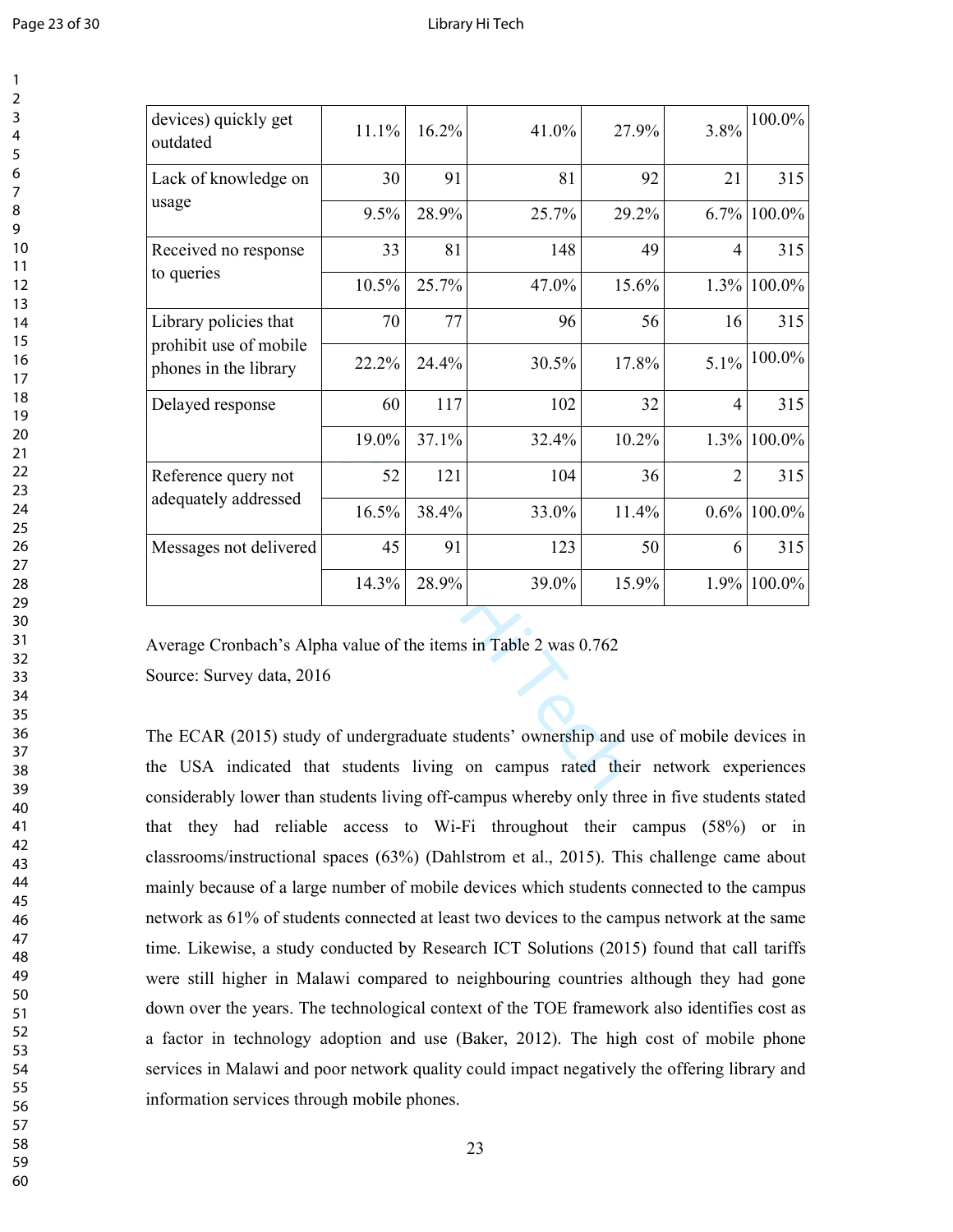## **Conclusions and recommendations**

Findings indicated that public university libraries in Malawi possesed the Library Management System (LMS), servers, tablet computers, desktop computers, and Wi-Fi. Moreover, students had mobile phones many of which had Internet capabilities. It is, therefore, concluded that the institutions studied had the ICT infrastructure necessary for offering and accessing library and information services on the mobile phone platform.

The findings indicated that all the five institutions covered by this study did not have operational ICT policies to govern the operations of library and information services offered via the mobile phone platform. However, all the institutions had draft ICT policies that were being refined in readiness for adoption and implementation. It is, therefore, concluded that the absence of ICT policies in the institutions in this study may affect the overall quality of library and information services delivered through mobile phones.

If the operations of library and information. However, all the institutions had draft<br>signs for adoption and implementation. It is, the<br>cies in the institutions in this study may afferency<br>contractions in this study may af The study findings revealed a mixed picture in relation to the human resources available to manage the provision of library and information services through mobile phones in the institutions in this study. Whilst the libraries were adequately staffed, the ICT departments were not. Additionally, most of the library staff lacked knowledge, skills and even experience in the delivery of library and information services through mobile phones. In light of these findings, it is concluded that though the human resource required to manage the provision of library and information services through mobile phones in the institutions studied was available, they did not have the necessary skills and numbers to provide quality library and information services through mobile phones.

Findings revealed that the attitudes of library staff and students towards the potential use of mobile phones in providing and accessing library and information services were largely positive. The perceived positive attitudes of library staff and students towards the use of mobile phones in the delivery of library and information services could lead to the success of the service offering on this platform.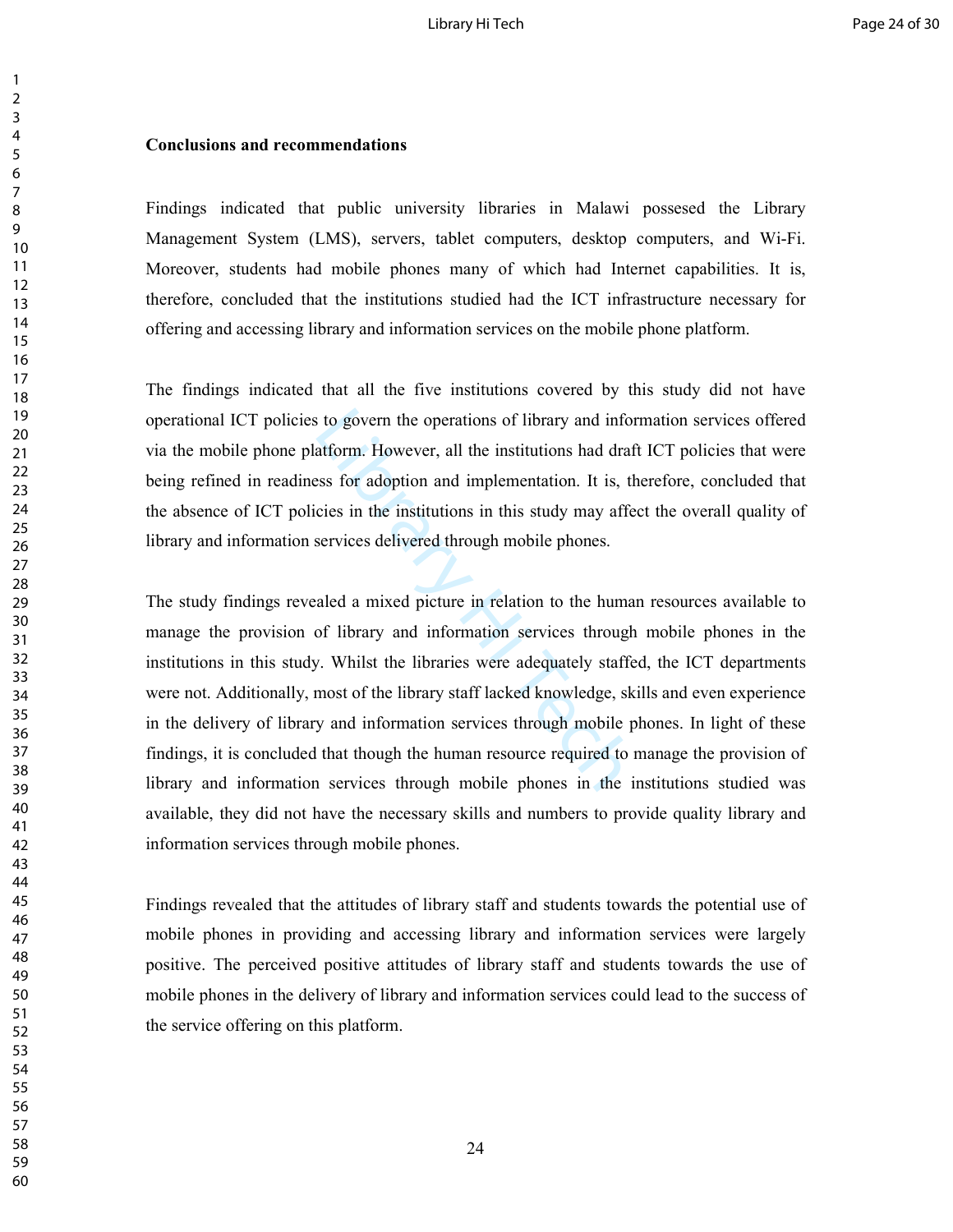#### Page 25 of 30 **Page 25** of 30

High service costs and poor network quality were identified as the main factors that could affect the offering of library and information services through mobile phones. Public university libraries in Malawi need to find ways of overcoming these challenges if they were to successfully offer services using mobile phones.

The overall conclusion from this study, therefore, is that public university libraries in Malawi were generally e-ready to offer library and information services through mobile phones notwithstanding certain infrastructure, policy and skills issues that must be addressed. In light of these findings, university/college librarians are urged to take steps to address issues that may negatively impact the delivery of library and information services through mobile phones. Specifically, action needs to be taken to ensure that draft ICT policies are finalised and adopted for use. Human resources and skills gaps observed should equally be addressed. Issues observed in relation to ICT infrastructure such as network performance also need to be addressed to ensure efficiency and effectiveness of service delivery.

## **References**

tion needs to be taken to ensure that draft IC<br>man resources and skills gaps observed shoul<br>on to ICT infrastructure such as network perfe<br>iency and effectiveness of service delivery.<br>2014), "Predicting e-readiness at firm Aboelmaged, M.G. (2014), "Predicting e-readiness at firm-level: An analysis of technological, organizational and environmental (TOE) effects on e-maintenance readiness in manufacturing firms", *International Journal of Information Management,* Vol. 34, pp. 639 - 651.

Al-Somali, S.A., Gholami, R. and Clegg, B. (2015), "A stage-oriented model (SOM) for ecommerce adoption: a study of Saudi Arabian organisations", *Journal of Manufacturing Technology Management*, Vol. 26 No. 1, pp. 2 – 35.

Awiagah, R., Kang, J. and Lim, J.I. (2016), "Factors affecting e-commerce adoption among SMEs in Ghana", *Information Development*, Vol. 32 No. 4, pp. 815–836.

Baker, J. (2012) The Technology-Organization-Environment Framework. In Dwivedi, Y.K., Wade, M.R. and Schneberger, S.L. (Eds.) *Information Systems Theory: Explaining and Predicting Our Digital Society, Vol. 1*, London: Springer, pp. 231-245.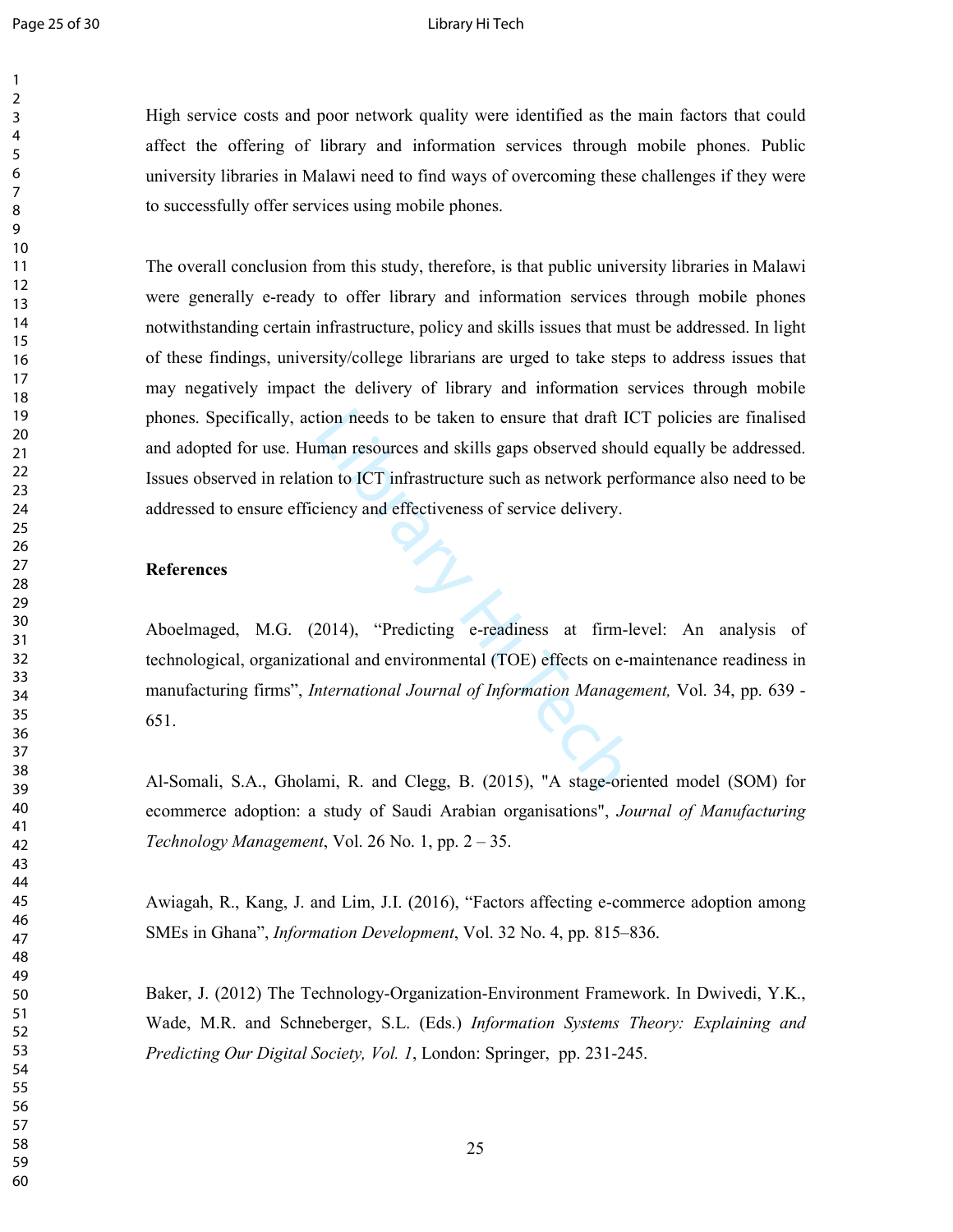Ballard, T.L. and Blaine, A. (2013), "A library in the palm of your hand", *New Library World*, Vol. 114 No. 5/6, pp. 251 – 258.

Barnhart, F. and Pierce, J. (2011), "Becoming mobile: reference in the ubiquitous library", *Journal of Library Administration*, Vol. 51 No. 3, pp. 279-290.

Bates, I, Phillips, R., Martin-Peprah, R., Kibiki, G., Gaye, O., Phiri, K., Tagbor, H., and Purnell, S. (2011), "Assessing and Strengthening African Universities' Capacity for Doctoral Programmes", *PLOS Medicine*. Available at: http://journals.plos.org/plosmedicine/article/file?id=10.1371/journal.pmed.1001068&type=pr intable (Accessed on 09 March 2017).

Bridges, L., Gascho, H. and Griggs, R.K. (2010), "Making the case for a fully mobile library web site: from floor maps to the catalog", *Reference Services Review*, Vol. 38 No. 2, pp. 309 – 320.

March 2017).<br>
and Griggs, R.K. (2010), "Making the case for<br>
ps to the catalog", *Reference Services Review*,<br>
J., Hyvönen, K., Puhakainen, J. and Walden,<br>
5 – *Searching for Answers with the UTAUT"*.<br>
Conference on System Carlsson, C., Carlsson, J., Hyvönen, K., Puhakainen, J. and Walden, P. (2006), *"Adoption of Mobile Devices/Services – Searching for Answers with the UTAUT".* Proceedings of the 39th Hawaii International Conference on System Sciences, 4-7 January, 2006. Available: http://ieeexplore.ieee.org/xpls/abs\_all.jsp?arnumber=1579556&tag=1 (Accessed 09 August 2015)

Chaputula, A.H. (2012), "State, adoption and use of ICTs by students and academic staff at Mzuzu University, Malawi", *Program*, Vol. 46 No. 4, pp.364 - 382.

Chen, K. and Chang, M. (2013), "User acceptance of 'near field communication' mobile phone service: an investigation based on the 'unified theory of acceptance and use of technology' model", *The Service Industries Journal*, Vol. 33 No. 6, pp. 609 - 623.

Collins, P. D., Hage, J. and Hull, F. M. (1988), "Organizational and technological predictors of change in automaticity", *Academy of Management Journal,* Vol. 31 No. 3, pp. 512 - 543.

Creswell, J.W. (2003) *Research design: Qualitative, quantitative, and mixed methods approaches*, 2nd edition, Thousand Oaks, California: Sage.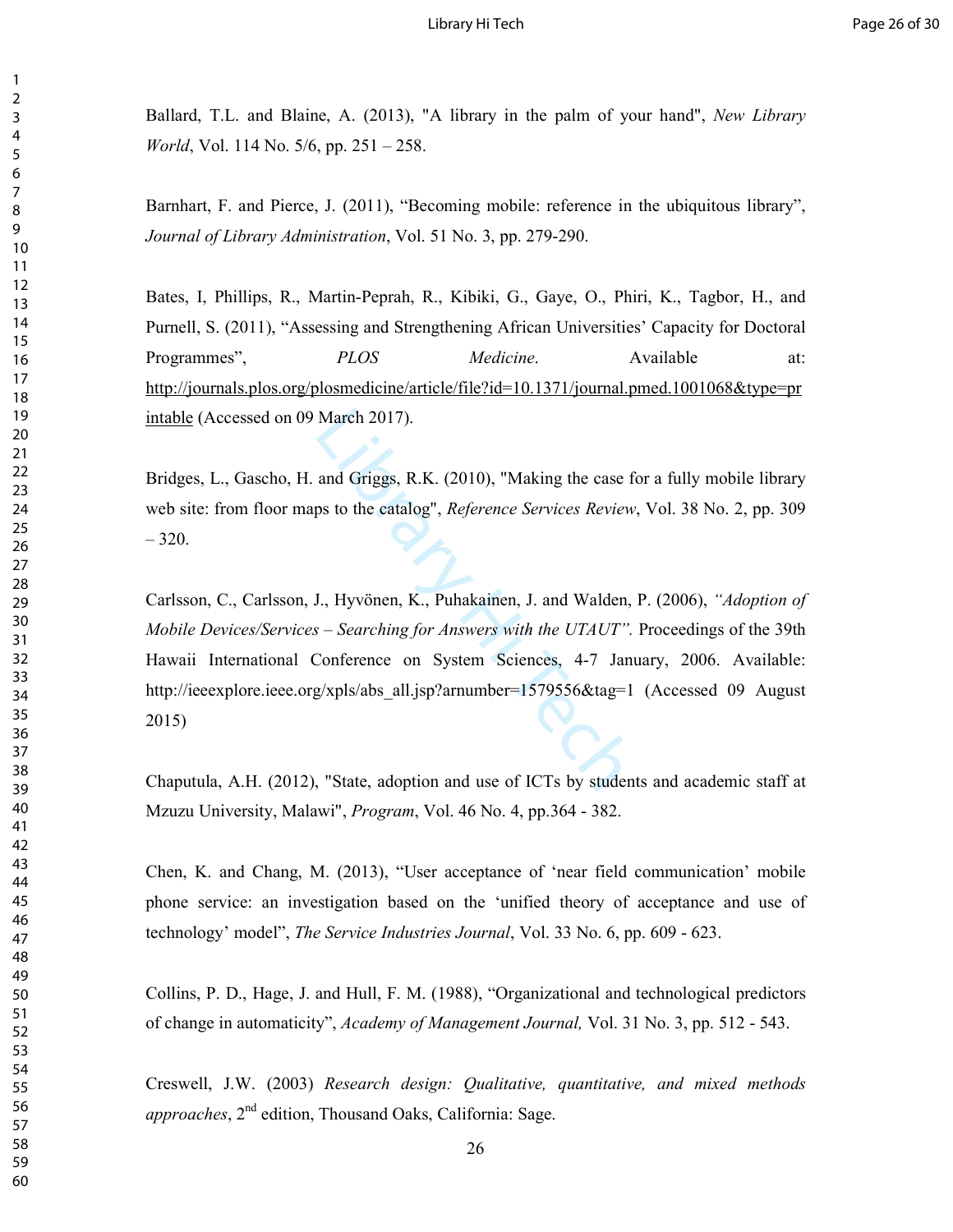Dahlstrom, E., Brooks, D.C., Grajek, S. and Reeves, J. (2015) *ECAR Study of Students and Information Technology, 2015,* (Research report). Louisville, CO: ECAR.

DiMaggio, P.J. and Powel, W.W. (1983), "The iron cage revisited: institutional isomorphism and collective rationality in organisational fields", *American Sociological Review*, Vol. 48 No. 2, pp. 147–160.

Evans, G.E., Ward, P.L. and Rugaas, B. (2000) *Management basics for information professionals*, New York: Neal-Schuman Publishers.

Enhancing Mobility: Integrating New Service<br>
ease Traffic", Journal of Library & Informati<br>
4, pp. 263 - 274.<br>
Hsieh, Y. (2014), "Examining cloud compund<br>
deployment model", *International Journal Ac*<br>
p. 474 - 488.<br>
term Felts, J.W. Jr. (2014), "Enhancing Mobility: Integrating New Services into Your Library's Mobile Platform to Increase Traffic", *Journal of Library & Information Services in Distance Learning*, Vol. 8 No. 3 - 4, pp. 263 - 274.

Hsu, P., Ray, S. and Li-Hsieh, Y. (2014), "Examining cloud computing adoption intention, pricing mechanism, and deployment model", *International Journal of Information Management,* Vol. 34, pp. 474 - 488.

Israel, G.D. (2013), "Determining Sample Size", *University of Florida Fact Sheet PEOD-6*. Available at: http://edis.ifas.ufl.edu/pdffiles/PD/PD00600.pdf (Accessed 04/05/15).

Keong, M.L., Ramayah, T., Kurnia, S. and Chiun, L.M. (2012), "Explaining intention to use an enterprise resource planning (ERP) system: an extension of the UTAUT model", *Business Strategy Series*, Vol. 13 No. 4, pp. 173 - 180.

Kijsanayotin, B., Pannarunothai, S. and Speedie, S.M. (2009), "Factors influencing health information technology adoption in Thailand's community health centers: Applying the UTAUT model", *International Journal of Medical Informatics*, Vol. 78, pp. 404 - 416.

Li, A. (2013), "PERSPECTIVES ON ... Mobile Library Service in Key Chinese Academic Libraries", *The Journal of Academic Librarianship*, Vol. 39, pp. 223 - 226.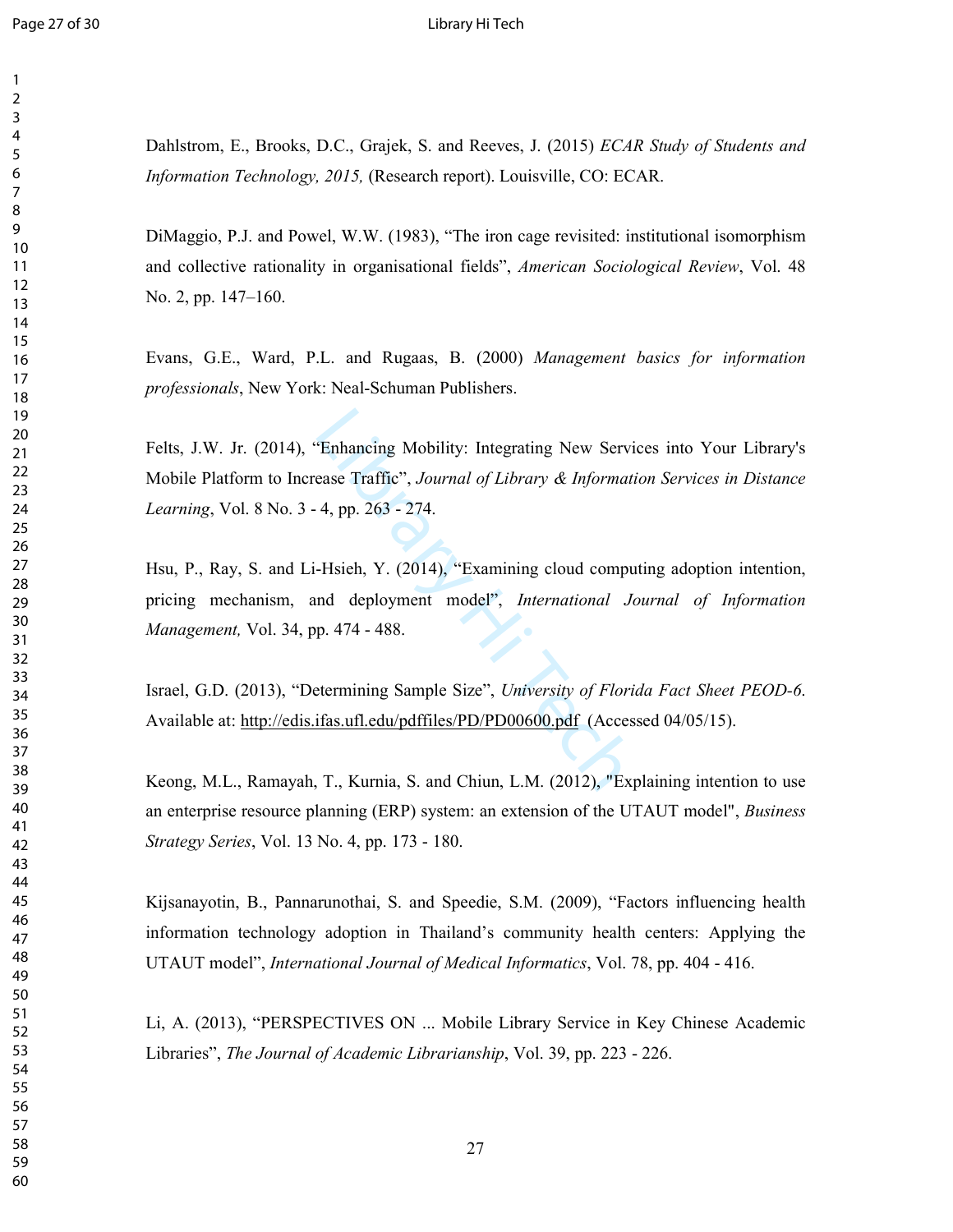Lincoln, Y. S. and Guba, E. (1985) *Naturalistic enquiry*, Beverly Hills, CA: Sage.

Lou, E. (2010) E-readiness: How ready are UK construction organizations to adopt IT. In Egbu, C. (Ed.) *Proceedings of 26th annual ARCOM conference 6–8 September*, Leeds, UK, pp. 947 - 956.

MACRA (2015) *Fourth Quarter Quality of Service Report (October to December, 2015)*, Blantyre: MACRA.

MACRA (2013) National ICT Policy. Available: http://www.macra.org.mw/wpcontent/uploads/2014/07/Malawi-ICT-Policy-2013.pdf (Accessed 28 April, 2017)

Malik, A. and Mahmood, K. (2013), "Infrastructure needed for digital reference service (DRS) in university libraries: An exploratory survey in the Punjab, Pakistan", *Library Review*, Vol. 62 No. 6/7, pp. 420 - 428.

Mapulanga, (2011), "Effects of budgeting and funding on the provision of library and information services in the University of Malawi Libraries", *Performance Measurement and Metrics*, Vol. 12 No. 3, pp. 172 - 182.

od, K. (2013), "Infrastructure needed for d<br>braries: An exploratory survey in the Punj<br>, pp. 420 - 428.<br>ffects of budgeting and funding on the pr<br>the University of Malawi Libraries", *Perform*<br>pp. 172 - 182.<br>ro, A. (2012), Martin, H.S. and Herrero, A. (2012), "Influence of the users' psychological factors on the online purchase intention in rural tourism: Integrating innovativeness of the UTAUT framework", *Tourism Management,* Vol. 33, pp. 341 - 350.

Mutula, S.M. and van Brakel, P. (2006a), "An evaluation of e-readiness assessment tools with respect to information access: Towards an integrated information rich tool", *International Journal of Information Management,* Vol. 26, pp. 212 - 223.

Neuman, W.L. (2011) *Social research methods: qualitative and quantitative approaches*, 7<sup>th</sup> edition, Boston: Allyn & Bacon.

Nunnally, J. C. (1978) Psychometric theory, 2nd ed., New York: McGraw-Hill.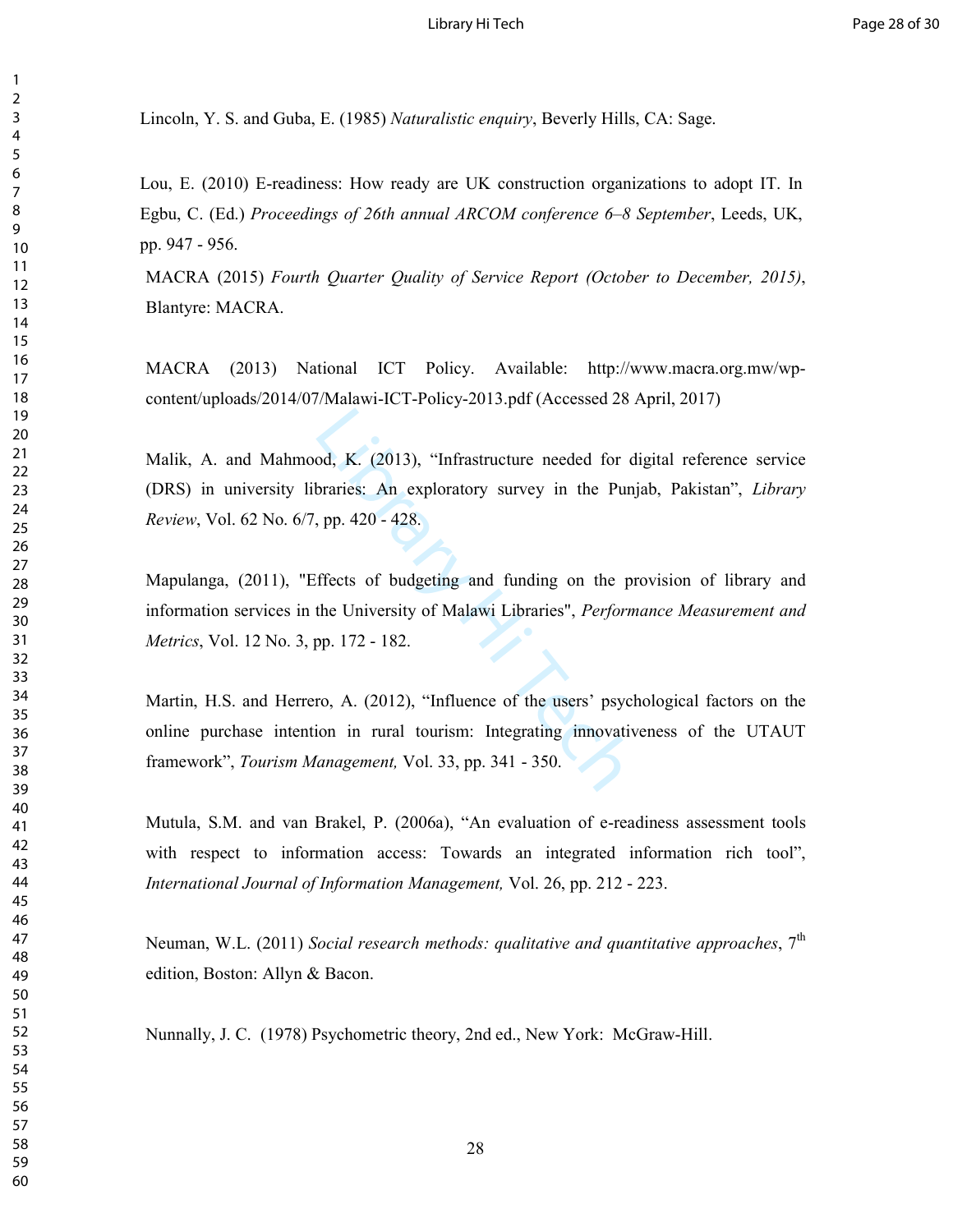Nyirenda, P. (2012) *Report #1 on Malawi ICT sector key ICT indicators on infrastructure and access.* Blantyre, Malawi: Regional Communications Infrastructure Programme Malawi Programme (RCIPMW).

Oliveira, T and Martins, M, F. (2011), "Literature Review of Information Technology Adoption Models at Firm Level", *The Electronic Journal Information Systems Evaluation,*  Vol. 14 No. 1, pp.110 - 121.

Palumbo, L.B. (2014), "Mobile phones in Africa: opportunities and challenges for academic librarians", *New Library World*, Vol. 115 No. 3/4, pp. 179 - 192.

D. and Williams, D.A. (2013),"SMEs'<br>
f Small Business and Enterprise Development<br>
Small Business and Enterprise Development<br>
Section, "Malawi's phone tariffs among histyre: BNL Times.<br>
(fusion of Innovations. 5<sup>th</sup> ed., N Ramdani, B., Chevers, D. and Williams, D.A. (2013),"SMEs' adoption of enterprise applications". *Journal of Small Business and Enterprise Development*, Vol. 20 No. 4, pp. 735 - 753.

Research ICT Solutions (2015), "Malawi's phone tariffs among highest in Africa". *Daily Times*, January 16, Blantyre: BNL Times.

Rogers, E.M. (2003) *Diffusion of Innovations*. 5<sup>th</sup> ed., New York: Free Press.

Sekaram, U. and Bougie, R. (2010) *Research methods for business: A skill building approach*, 5<sup>th</sup> edition, Chichester, U.K.: John Wiley and Sons.

Stueart, R.D. and Moran, B.B. (2002) *Library and information center management*, Greenwood Village, Colorado: Libraries Unlimited.

Straub, D. W. and Burton-Jones, A. (2007), "Veni, vedi, vici: Breaking the TAM logjam", *Journal of the Association for Information Systems*, Vol. 8 No. 4, pp. 223 - 229.

Wang, C., Ke, H. and Lu, W. (2012), "Design and performance evaluation of mobile web services in libraries: A case study of the Oriental Institute of Technology Library", *The Electronic Library*, Vol. 30 No. 1, pp. 33 - 50.